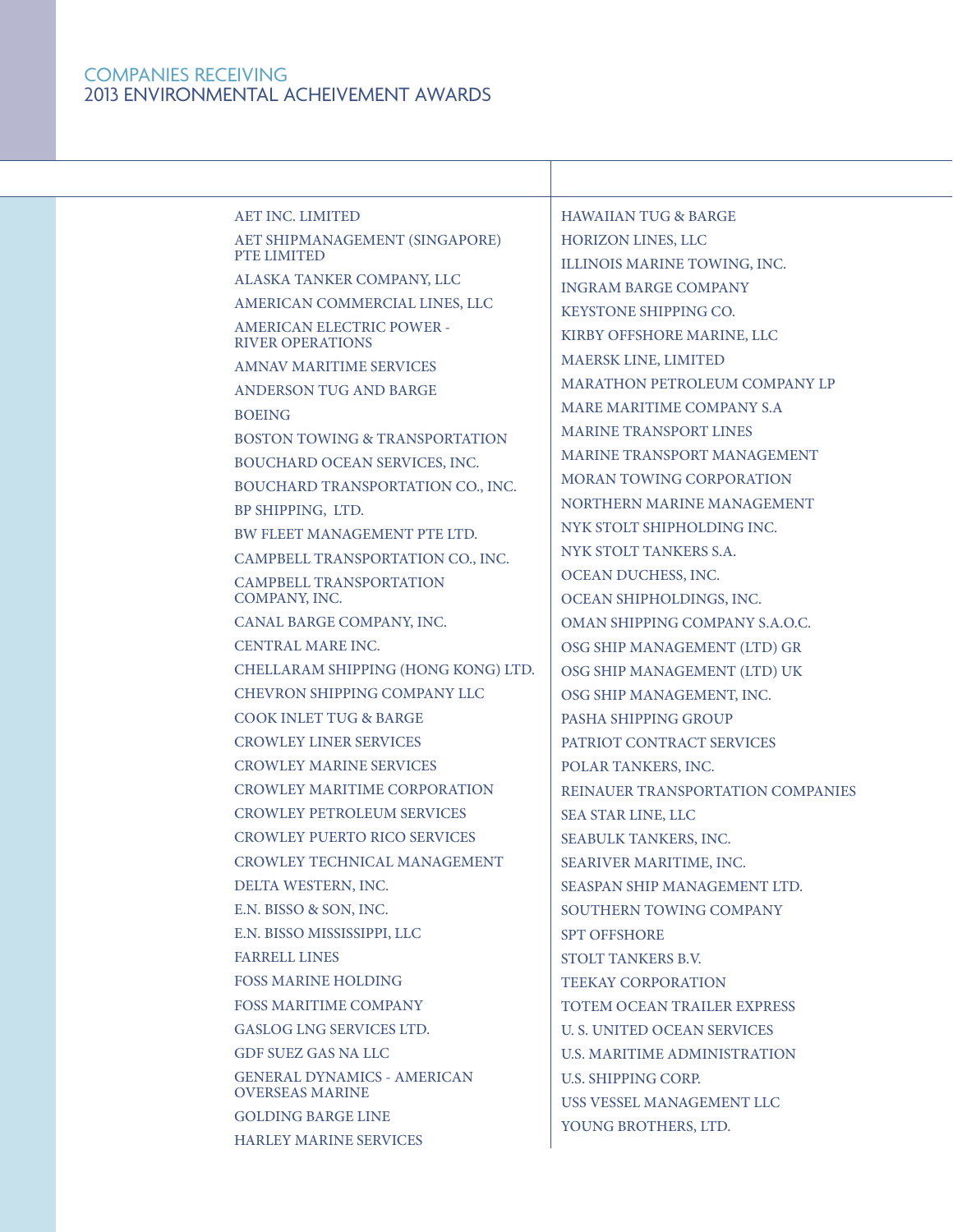| <b>VESSEL NAME</b>                                | NO.<br>OF YRS. | <b>VESSEL NAME</b>                    | NO.<br>OF YRS. |
|---------------------------------------------------|----------------|---------------------------------------|----------------|
| <b>AET Inc. Limited</b>                           |                | <b>EAGLE LOUISIANA</b>                | $\overline{2}$ |
| <b>AET PIONEER</b>                                | 14             | <b>EAGLE OTOME</b>                    | 3              |
| <b>AET SHELBY</b>                                 | 17             | <b>EAGLE PHOENIX</b>                  | 15             |
|                                                   |                | <b>EAGLE SEVILLE</b>                  | 5              |
| <b>AET Shipmanagement (Singapore) Pte Limited</b> |                | <b>EAGLE SIBU</b>                     | 5              |
| <b>BUNGA KASTURI</b>                              | 10             | <b>EAGLE STAVANGER</b>                | $\overline{4}$ |
| <b>BUNGA KASTURI DUA</b>                          | 3              | <b>EAGLE STEALTH</b>                  | 11             |
| <b>BUNGA KASTURI EMPAT</b>                        | 6              | <b>EAGLE SYDNEY</b>                   | $\overline{4}$ |
| <b>BUNGA KASTURI ENAM</b>                         | 5              | <b>EAGLE TACOMA</b>                   | 10             |
| <b>BUNGA KASTURI LIMA</b>                         | 3              | <b>EAGLE TAMPA</b>                    | $\overline{7}$ |
| <b>BUNGA KASTURI TIGA</b>                         | 6              | <b>EAGLE TOLEDO</b>                   | 10             |
| <b>BUNGA KELANA 10</b>                            | 8              | <b>EAGLE TORRANCE</b>                 | 6              |
| <b>BUNGA KELANA 3</b>                             | 3              | <b>EAGLE TRENTON</b>                  | 10             |
| <b>BUNGA KELANA 4</b>                             | 14             | <b>EAGLE TUCSON</b>                   | 8              |
| <b>BUNGA KELANA 5</b>                             | 14             | <b>EAGLE TURIN</b>                    | 5              |
| <b>BUNGA KELANA 6</b>                             | 14             | <b>EAGLE VENICE</b>                   | 7              |
| <b>BUNGA KELANA 7</b>                             | 9              | <b>EAGLE VERMONT</b>                  | 7              |
| <b>BUNGA KELANA 8</b>                             | 9              | <b>EAGLE VIENNA</b>                   | 8              |
| <b>BUNGA KELANA 9</b>                             | 9              | <b>EAGLE VIRGINIA</b>                 | 11             |
| <b>BUNGA KELANA SATU</b>                          | 16             |                                       |                |
| <b>BUNGA KEMIRI</b>                               | 18             |                                       |                |
| <b>BUNGA KENANGA</b>                              | 13             | <b>Alaska Tanker Company, LLC</b>     |                |
| <b>EAGLE ANAHEIM</b>                              | 14             | <b>ALASKAN EXPLORER</b>               | 8              |
| <b>EAGLE AURIGA</b>                               | 20             | <b>ALASKAN FRONTIER</b>               | 9              |
| <b>EAGLE AUSTIN</b>                               | 14             | <b>ALASKAN LEGEND</b>                 | 7              |
| <b>EAGLE BALTIMORE</b>                            | 16             | <b>ALASKAN NAVIGATOR</b>              | $\overline{7}$ |
| <b>EAGLE BEAUMONT</b>                             | 8              |                                       |                |
| <b>EAGLE BIRMINGHAM</b>                           | 16             |                                       |                |
| <b>EAGLE BOSTON</b>                               | 17             | <b>American Commerical Lines, LLC</b> |                |
| <b>EAGLE CARINA</b>                               | 20             | <b>AL WEAVER</b>                      | $\overline{4}$ |
| <b>EAGLE CENTAURUS</b>                            | 20             | <b>ANDREW CANNAVA</b>                 | 6              |
| <b>EAGLE COLUMBUS</b>                             | 16             | <b>AUBREY DUFRENE JR</b>              | 21             |
| <b>EAGLE CORONA</b>                               | $\overline{2}$ | <b>BILL CARNEAL</b>                   | 3              |
| <b>EAGLE KANGAR</b>                               | 3              | <b>BILL ELMER</b>                     | 8              |
| <b>EAGLE KINABALU</b>                             | $\overline{2}$ | <b>BOB STITH</b>                      | $\overline{4}$ |
| <b>EAGLE KINARUT</b>                              | $\overline{2}$ | <b>CAIRO</b>                          | 12             |
| <b>EAGLE KUANTAN</b>                              | 3 <sup>1</sup> | <b>CARL CANNON</b>                    | 10             |
| <b>EAGLE KUCHING</b>                              | 3 <sup>1</sup> | <b>CLYDE K BENJAMIN</b>               | 6              |
|                                                   |                |                                       |                |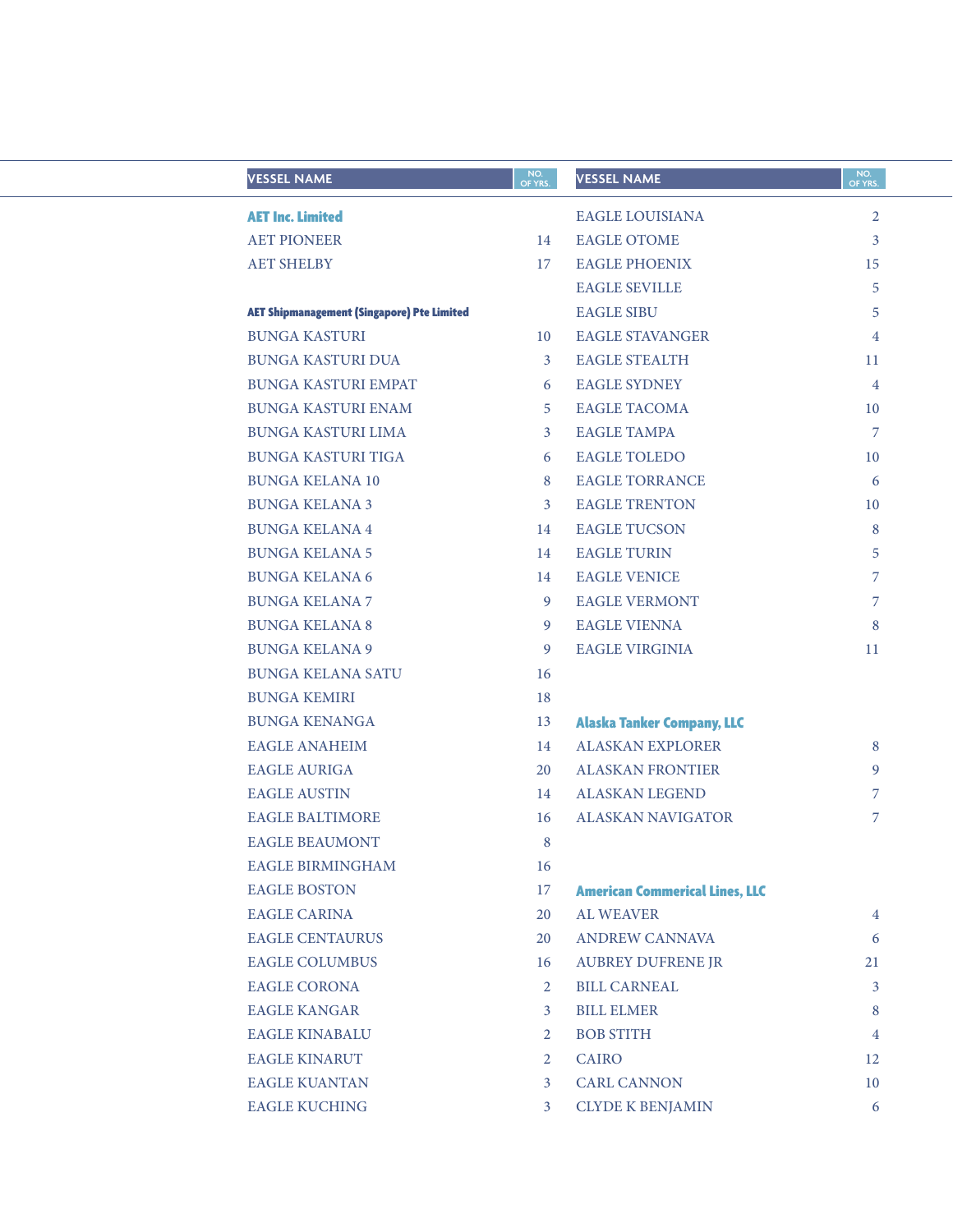| <b>VESSEL NAME</b>        | NO.<br>OF YRS. | <b>VESSEL NAME</b>                                | NO.<br>OF YRS. |
|---------------------------|----------------|---------------------------------------------------|----------------|
| <b>CLYDESDALE</b>         | 6              | MISS HARRIETT                                     | 6              |
| <b>COLT</b>               | 5              | <b>NANCY ALLEN</b>                                | 12             |
| <b>DAN JAWORSKI</b>       | 9              | <b>NORMANIA</b>                                   | 4              |
| DAVID A. LEWIS JR         | $\overline{4}$ | <b>NOVA H LOUIS</b>                               | 6              |
| <b>DEL WILKINS</b>        | $\overline{4}$ | <b>REGINA ANN</b>                                 | 6              |
| <b>DELMAR JAEGER</b>      | $\overline{3}$ | <b>RICKEY HUGHES</b>                              | 6              |
| <b>DENNIS HENDRIX</b>     | 5              | ROBERT A. KNOKE                                   | 6              |
| <b>DON STEPHENS</b>       | 7              | <b>ROBERT SHELTON</b>                             | 3              |
| <b>ED</b>                 | 6              | <b>SONNY IVEY</b>                                 | 4              |
| <b>ELIZABETH DEWEY</b>    | 3              | <b>STEPHEN R. WARDEN</b>                          | 9              |
| <b>FRANK RADAR</b>        | 5              | <b>SUE ELLEN</b>                                  | 4              |
| <b>GENE HERDE</b>         | 8              | <b>SUE HOLSTON</b>                                | 6              |
| <b>GEORGE E MARBLE</b>    | 3              | T.E. RAGSDALE                                     | 4              |
| <b>GLENN F ZERINGUE</b>   | 15             | <b>TANYA MCKINNEY</b>                             | 4              |
| <b>GLENN JONES</b>        | $\overline{4}$ | <b>TERRY BENNETT</b>                              | 4              |
| <b>HAROLD R ZEISLOFT</b>  | 6              | <b>TOM BEHRINGER</b>                              | 9              |
| <b>HARRY MACK</b>         | 3              | <b>TOM FRAZIER</b>                                | 6              |
| <b>JACK CROWLEY</b>       | 6              | <b>TROJAN WARRIOR</b>                             | 3              |
| <b>JACK ODOM</b>          | $\overline{2}$ | <b>W.A. KERNAN</b>                                | 8              |
| <b>JANE G. HUFFMAN</b>    | 8              | W.T. TOUTANT                                      | 7              |
| <b>JEFFBOAT</b>           | 12             | <b>WALLY ROLLER</b>                               | 7              |
| <b>JOE BOBZIEN</b>        | $\overline{4}$ | <b>WARREN MCKINNEY</b>                            | 4              |
| <b>JOE HAMILTON</b>       | 6              | <b>WARREN W. HINES</b>                            | 8              |
| <b>JUDI</b>               | $\overline{2}$ | <b>WAYNE P. LAGRANGE</b>                          | 8              |
| <b>KEN T SMITH</b>        | $\overline{7}$ | <b>WILLIAM KLUNK</b>                              | 5              |
| <b>KEVIN FLOWERS</b>      | 6              | <b>WILLIAM WEBER</b>                              | 5              |
| <b>KEVIN G KLIEBERT</b>   | 6              |                                                   |                |
| L. J. SULLIVAN            | 9              | <b>American Electric Power - River Operations</b> |                |
| <b>LARRY Y. STRAIN</b>    | $\mathbf{3}$   | <b>AEP FUTURE</b>                                 | $\overline{2}$ |
| <b>LAURA MCKINNEY</b>     | 6              | <b>AEP LEADER</b>                                 | 4              |
| <b>LEO G. LUTGRIG</b>     | 7              | <b>AEP LEGACY</b>                                 | 2              |
| <b>MARK G. ARON</b>       | $\overline{2}$ | <b>AEP MARINER</b>                                | 5              |
| <b>MARK GLAAB</b>         | 6              | <b>ANDI BOYD</b>                                  | 5              |
| <b>MARK SECREASE</b>      | $\overline{2}$ | <b>BOONESBORO</b>                                 | 6              |
| <b>MARTIN J PELLEGRIN</b> | 5              | <b>BRUCE DARST</b>                                | 4              |
| <b>MARY ANN</b>           | 8              | <b>BUCKEYE STATE</b>                              | 4              |
| MIKE CHARLEVILLE          | 6              | CAPT. BILL STEWART                                | 10             |
| <b>MIKE PLANCHE</b>       | $\overline{4}$ | <b>CAPT. JAMES ANDERSON</b>                       | 7              |
| MISS BOBBIE FUGIT         | 3              | CAPT. JOHN REYNOLDS                               | 4              |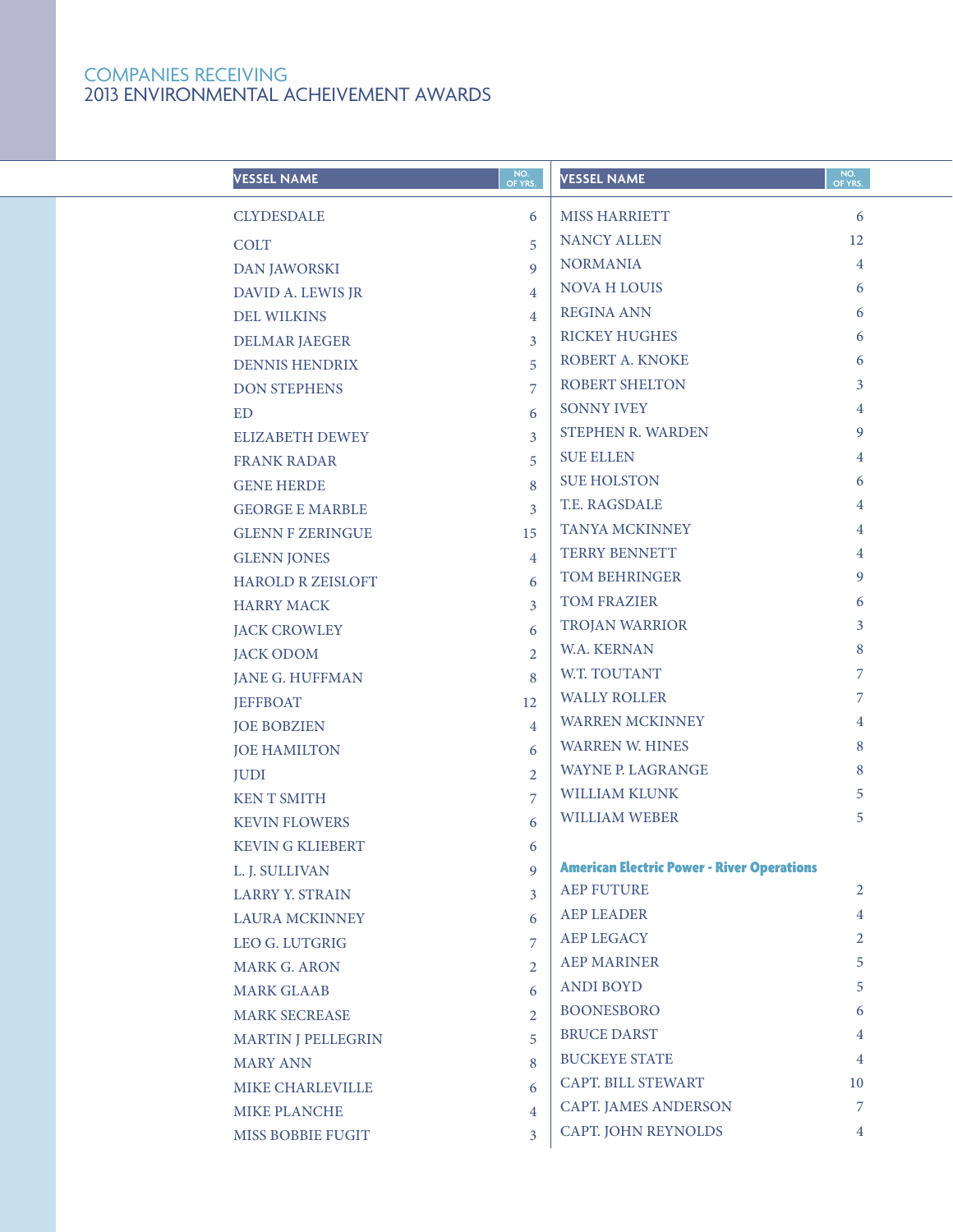| <b>VESSEL NAME</b>         | NO.<br>OF YRS. | <b>VESSEL NAME</b>                       | NO.<br>OF YRS. |
|----------------------------|----------------|------------------------------------------|----------------|
| <b>CAPTAIN BUCK LAY</b>    | 10             | <b>SAFETY CRUSADER</b>                   | 5              |
| <b>CHARLOTTE ROUSH</b>     | 5              | <b>SAFETY EXPLORER</b>                   | 5              |
| <b>CHRIS PARSONAGE</b>     | 10             | <b>SAFETY FIRST</b>                      | 6              |
| <b>CHUCK ZEBULA</b>        | 5              | <b>SAFETY FOREVER</b>                    | $\overline{4}$ |
| <b>CODY BOYD</b>           | 7              | <b>SAFETY GLORY</b>                      | 3              |
| D & R BONEY                | 11             | <b>SAFETY GOAL</b>                       | $\overline{2}$ |
| <b>DAN ELDER</b>           | 5              | <b>SAFETY GUIDE</b>                      | 3              |
| <b>DONNA RUSHING</b>       | 10             | <b>SAFETY JOURNEY</b>                    | 5              |
| <b>DRU LIRETTE</b>         | 10             | <b>SAFETY PRIDE</b>                      | 6              |
| <b>GALE RHODES</b>         | 10             | <b>SAFETY PRIORITY</b>                   | $\overline{4}$ |
| <b>HAROLD B. DODD</b>      | 10             | <b>SAFETY RUNNER</b>                     | 3              |
| <b>HOOSIER STATE</b>       | 3              | <b>SAFETY STAR</b>                       | 3              |
| <b>JAMES E. PINSON</b>     | 10             | <b>SAFETY TEAM</b>                       | $\overline{4}$ |
| <b>JAMES R. MOREHEAD</b>   | 10             | <b>SAFETY VOYAGER</b>                    | $\overline{2}$ |
| <b>JEFFERY G. STOVER</b>   | 3              |                                          |                |
| <b>JEFFREY A. RAIKE</b>    | $\overline{4}$ | <b>BG Global Shipping</b>                |                |
| <b>JIMMY BROWN</b>         | 10             | <b>BG Group</b>                          |                |
| <b>JOANNE</b>              | 8              | <b>GASLOG LNG Services Ltd.</b>          |                |
| <b>JOE B. WARD</b>         | 2              | <b>GASLOG SAVANNAH</b>                   | 3              |
| <b>LAURA ROGERS</b>        | 5              | <b>GASLOG SINGAPORE</b>                  | 3              |
| <b>LEONARD WHITTINGTON</b> | 11             | METHANE ALISON VICTORIA                  | 6              |
| M/V SAFETY CONVENT         | 6              | METHANE BECKI ANNE                       | $\overline{2}$ |
| M/V SAFETY LEGEND          | 4              | METHANE HEATHER SALLY                    | 6              |
| M/V SAFETY QUEST           | 5              | METHANE JANE ELIZABETH                   | 7              |
| M/V SAFETY SPIRIT          | 6              | <b>METHANE KARI ELIN</b>                 | 9              |
| <b>MARY SCHEEL</b>         | 10             | <b>METHANE MICKIE HARPER</b>             | 2              |
| <b>MATT LAGARDE</b>        | 2              | METHANE NILE EAGLE                       | 5              |
| MICHAEL G. MORRIS          | 10             | METHANE PATRICIA CAMILA                  | 2              |
| <b>MIKE WEISEND</b>        | 2              | METHANE RITA ANDREA                      | 7              |
| <b>MOUNTAIN STATE</b>      | 4              | METHANE SHIRLEY ELISABETH                | 6              |
| NOBLE C. PARSONAGE         | 11             |                                          |                |
| NORMAN L. SNODGRASS        | 10             | <b>Bouchard Transportation Co., Inc.</b> |                |
| R. L. CARTER JR.           | 4              | B. NO. 205                               | 6              |
| ROBERT D. BYRD             | 6              | <b>B. NO. 210</b>                        | 6              |
| ROBERT L. POSEY            | 3              | B. NO. 215                               | 14             |
| ROGER W. KEENEY            | 10             | B. NO. 220                               | 13             |
| RON W. CALLEGAN            | 2              | B. NO. 225                               | 10             |
| <b>SAFETY LEADER</b>       | 7              | B. NO. 230                               | 20             |
| <b>SAFETY CHALLENGER</b>   | 4              | B. NO. 235                               | 5              |
|                            |                |                                          |                |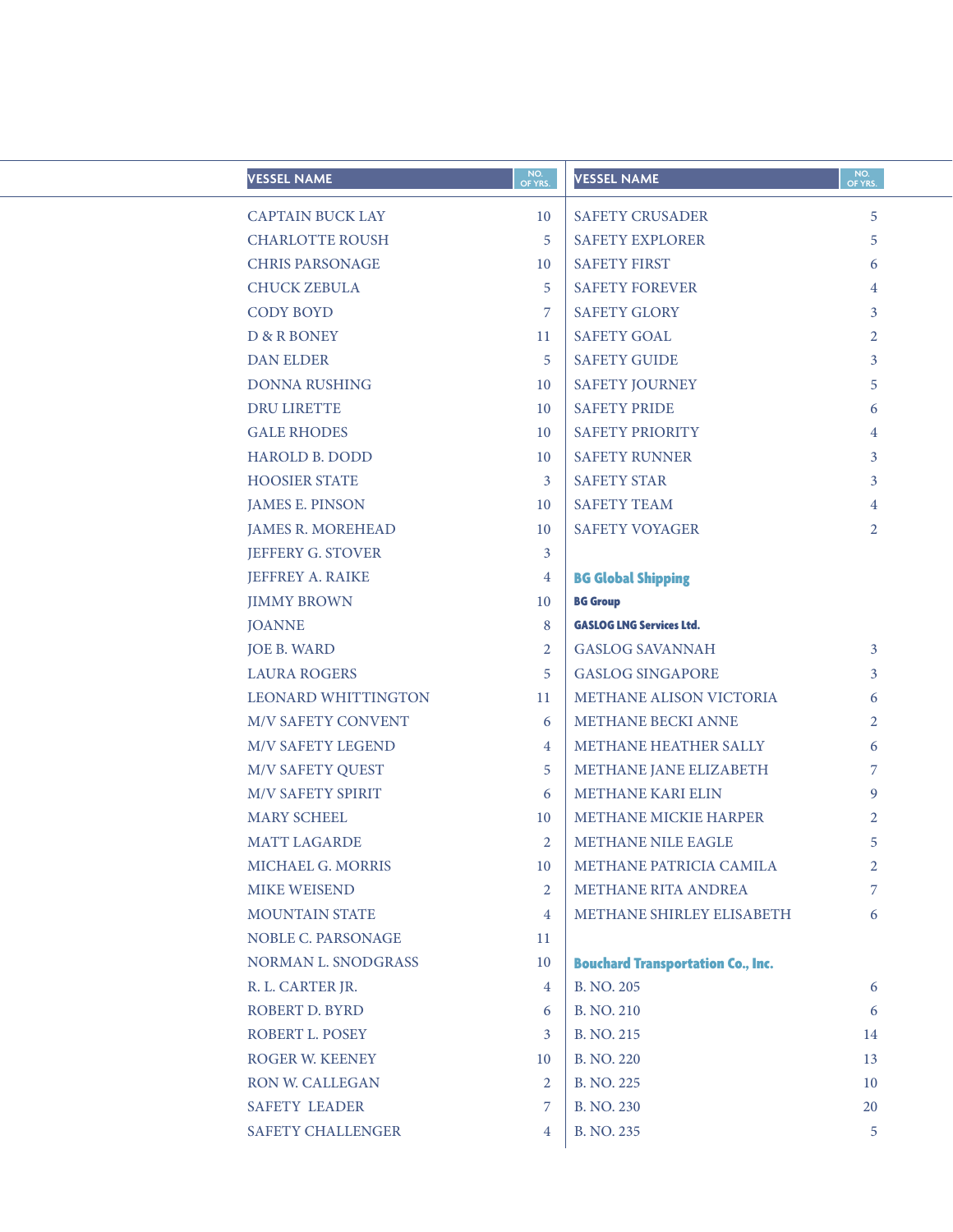| <b>VESSEL NAME</b>                   | NO.<br>OF YRS. | <b>VESSEL NAME</b>          | NO.<br>OF YRS. |
|--------------------------------------|----------------|-----------------------------|----------------|
| B. NO. 240                           | 13             | <b>BP Shipping Ltd.</b>     |                |
| B. NO. 242                           | 9              | <b>BRITISH BEECH</b>        | 9              |
| B. NO. 245                           | 2              | <b>BRITISH CHIVALRY</b>     | 8              |
| B. NO. 255                           | 34             | <b>BRITISH COMMERCE</b>     | 6              |
| B. NO. 265                           | 3              | <b>BRITISH CORMORANT</b>    | 8              |
| B. NO. 275                           | 9              | <b>BRITISH COUNCILLOR</b>   | 4              |
| <b>B. NO. 280</b>                    | 2              | <b>BRITISH COURAGE</b>      | 7              |
| B. NO. 282                           | 4              | <b>BRITISH COURTESY</b>     | 8              |
| B. NO. 285                           | 25             | <b>BRITISH CURLEW</b>       | 3              |
| B. NO. 295                           | 7              | <b>BRITISH CYGNET</b>       | 8              |
| <b>BARBARA E. BOUCHARD</b>           | 21             | <b>BRITISH DIAMOND</b>      | 4              |
| <b>BOUCHARD GIRLS</b>                | 16             | <b>BRITISH EAGLE</b>        | $\overline{2}$ |
| <b>BRENDAN J. BOUCHARD</b>           | 9              | <b>BRITISH EMERALD</b>      | 6              |
| <b>BUSTER BOUCHARD</b>               | 2              | <b>BRITISH EMISSARY</b>     | 6              |
| <b>CAPTAIN FRED BOUCHARD</b>         | 31             | <b>BRITISH ENSIGN</b>       | 7              |
| DANIELLE M. BOUCHARD                 | 16             | <b>BRITISH ENVOY</b>        | 6              |
| <b>ELLEN S. BOUCHARD</b>             | 18             | <b>BRITISH EXPLORER</b>     | 3              |
| <b>EVENING BREEZE</b>                | 10             | <b>BRITISH FALCON</b>       | 7              |
| <b>EVENING MIST</b>                  | 36             | <b>BRITISH GANNET</b>       | 3              |
| <b>EVENING TIDE</b>                  | 43             | <b>BRITISH HARMONY</b>      | 10             |
| FREDERICK E. BOUCHARD                | 7              | <b>BRITISH HAZEL</b>        | $\overline{4}$ |
| J. GEORGE BETZ                       | 17             | <b>BRITISH HOLLY</b>        | 9              |
| <b>JANE A. BOUCHARD</b>              | 10             | <b>BRITISH INNOVATOR</b>    | 10             |
| LINDA LEE BOUCHARD                   | 6              | <b>BRITISH KESTEREL</b>     | 6              |
| <b>MARION C. BOUCHARD</b>            | 7              | <b>BRITISH LIBERTY</b>      | 8              |
| MORTON S. BOUCHARD, IV               | 9              | <b>BRITISH MALLARD</b>      | 2              |
| MORTON S. BOUCHARD, JR               | 38             | <b>BRITISH MERCHANT</b>     | 10             |
| RALPH E. BOUCHARD                    | 25             | <b>BRITISH OSPREY</b>       | 9              |
| RHEA I. BOUCHARD                     | 31             | <b>BRITISH PRIDE</b>        | 3              |
| ROBERT J. BOUCHARD                   | 13             | <b>BRITISH PROGRESS</b>     | $\overline{2}$ |
|                                      |                | <b>BRITISH PURPOSE</b>      | 13             |
| <b>Bouchard Ocean Services, Inc.</b> |                | <b>BRITISH ROBIN</b>        | 2              |
| B. NO. 231                           | 6              | <b>BRITISH RUBY</b>         | 5              |
| B. NO. 233                           | 5              | <b>BRITISH SAPPHIRE</b>     | 5              |
| B. NO. 260                           | 5              | <b>BRITISH SECURITY</b>     | 5              |
| B. NO. 262                           | 4              | <b>BRITISH SERENITY</b>     | 8              |
| B. NO. 264                           | 3              | <b>BRITISH SWIFT</b>        | 10             |
|                                      |                | <b>BRITISH TENACITY</b>     | 6              |
|                                      |                | <b>BRITISH TRANQUILLITY</b> | 7              |
|                                      |                | <b>BRITISH UNITY</b>        | 9              |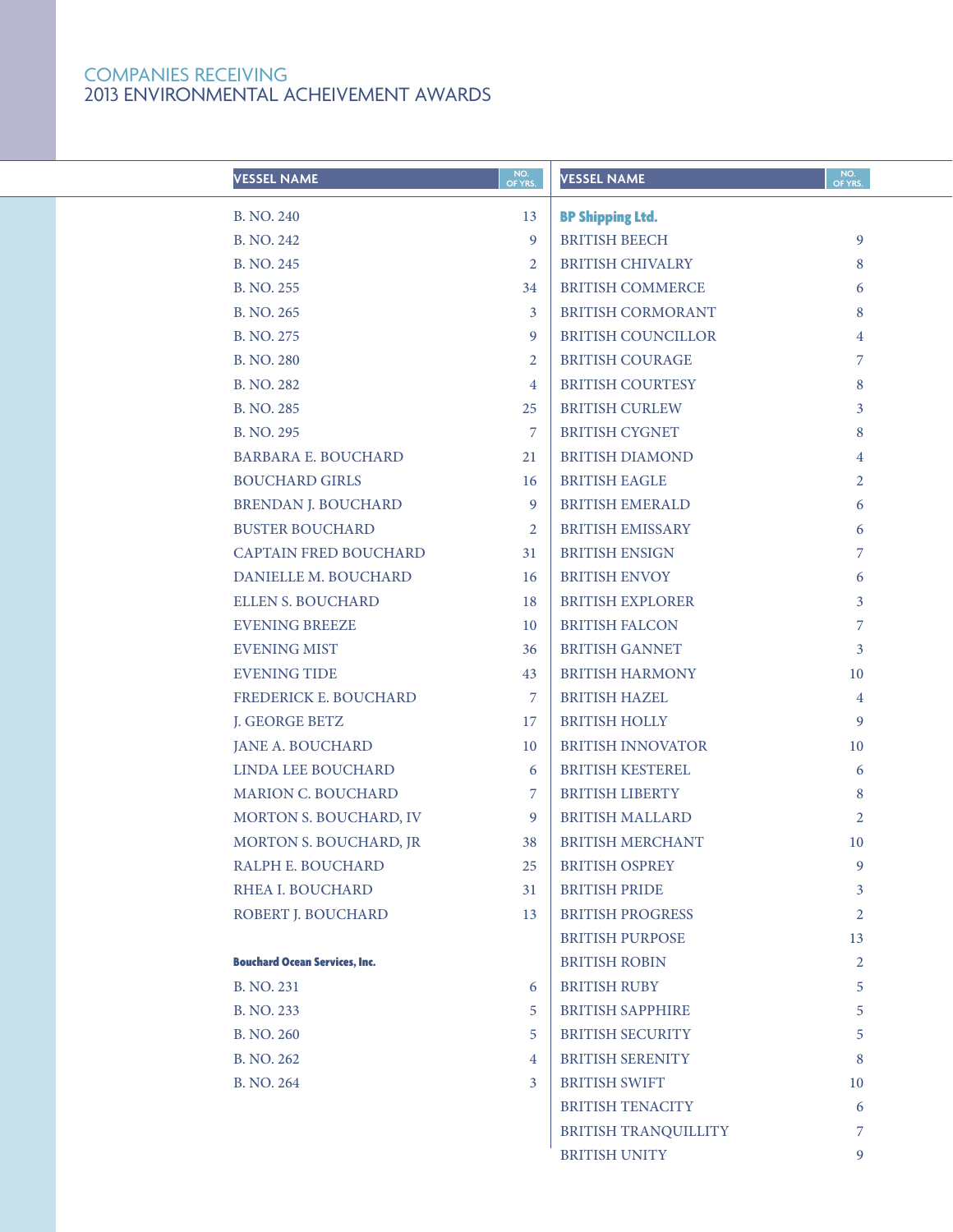| <b>VESSEL NAME</b>                       | NO.<br>OF YRS. | <b>VESSEL NAME</b>                  | NO.<br>OF YRS. |
|------------------------------------------|----------------|-------------------------------------|----------------|
| <b>BW Fleet Management Pte Ltd.</b>      |                | <b>M/V ROCKET</b>                   | 16             |
| <b>BW AMAZON</b>                         | 6              | <b>M/V RUSS MOBLEY</b>              | $\overline{2}$ |
| <b>BW BAUHINIA</b>                       | 6              | <b>M/V TENSAS</b>                   | $\overline{4}$ |
| <b>BW COLUMBIA</b>                       | 6              | <b>M/V THREE RIVERS</b>             | 3              |
| <b>BW DANUBE</b>                         | 6              | <b>M/V TIMMY</b>                    | 14             |
| <b>BW EDELWEISS</b>                      | 5              | M/V TOM G                           | 14             |
| <b>BW HUDSON</b>                         | 2              | M/V WINNIE C                        | 34             |
| <b>BW LAKE</b>                           | $\overline{4}$ | M/V WJ SIMPSON                      | 28             |
| <b>BW LENA</b>                           | 6              | <b>M/V BUSY BEE</b>                 | 33             |
| <b>BW LION</b>                           | 4              | <b>M/V CORY</b>                     | 22             |
| <b>BW LOTUS</b>                          | 2              | M/V DA GRIMM                        | 6              |
| <b>BW LUNA</b>                           | 6              | <b>M/V MISSOURI</b>                 | 19             |
| <b>BW NYSA</b>                           | 9              | <b>M/V SUZIE</b>                    | 21             |
| <b>BW ORINOCO</b>                        | 5              |                                     |                |
| <b>BW PEONY</b>                          | $\overline{2}$ |                                     |                |
| <b>BW RHINE</b>                          | 5              | <b>Canal Barge Company, Inc.</b>    |                |
| <b>BW SEINE</b>                          | 5              | M/V BULL CALF                       | $\overline{3}$ |
| <b>BW SHINANO</b>                        | $\overline{4}$ | <b>M/V CAROLINE</b>                 | 4              |
| <b>BW THAMES</b>                         | 5              | M/V CHOCTAW                         | 5              |
| <b>BW YANGTZE</b>                        | 3              | M/V COUSHATTA                       | 5              |
| <b>BW ZAMBESI</b>                        | 3              | M/V ELIZABETH HUGER                 | 6              |
|                                          |                | <b>M/V HAMILTON</b>                 | 12             |
|                                          |                | <b>M/V INNOVATOR</b>                | $\overline{2}$ |
| <b>Campbell Transportation Co., Inc.</b> |                | <b>M/V INTEGRITY</b>                | 5              |
| <b>M/V CARRIE MAYS</b>                   | $\overline{4}$ | M/V JOSEPH M. JONES                 | 5              |
| <b>M/V CJ QUEENAN</b>                    | 8              | M/V LAKE CHARLES                    | 5              |
| <b>M/V CONGO</b>                         | $\overline{2}$ | <b>M/V LUKE BURTON</b>              | 9              |
| M/V CONNIE K                             | 3              | M/V MARIAN HAGESTAD                 | 4              |
| M/V CTC                                  | 9              | <b>M/V MARY LUCY LANE</b>           | 14             |
| M/V DARRELL L                            | 3              | <b>M/V MERRICK JONES</b>            | 14             |
| M/V DL JOHNSON                           | 9              | M/V SUSAN L. STALL                  | 9              |
| <b>M/V GEORGETOWN</b>                    | 5              | M/V WALTER HAGESTAD                 | $\overline{2}$ |
| <b>M/V LAURA S</b>                       | 3              |                                     |                |
| M/V LELIA C SHEARER                      | $\overline{4}$ | <b>Illinois Marine Towing, Inc.</b> |                |
| <b>M/V MARK S</b>                        | 5              | M/V AGGIE C                         | 14             |
| <b>M/V MONONGAHELA</b>                   | $\overline{2}$ | M/V ALBERT C                        | 14             |
| M/V MYRA H                               | $\mathbf{Q}$   | <b>M/V CHANNAHON</b>                | 14             |
| M/V OKAN                                 | 23             | M/V EILEEN C                        | 14             |
| M/V OLIVER C SHEARER                     | 10             | <b>M/V LEMONT TRADER</b>            | $\overline{3}$ |
| <b>M/V PIONEER</b>                       | 22             | M/V MARY C                          | 14             |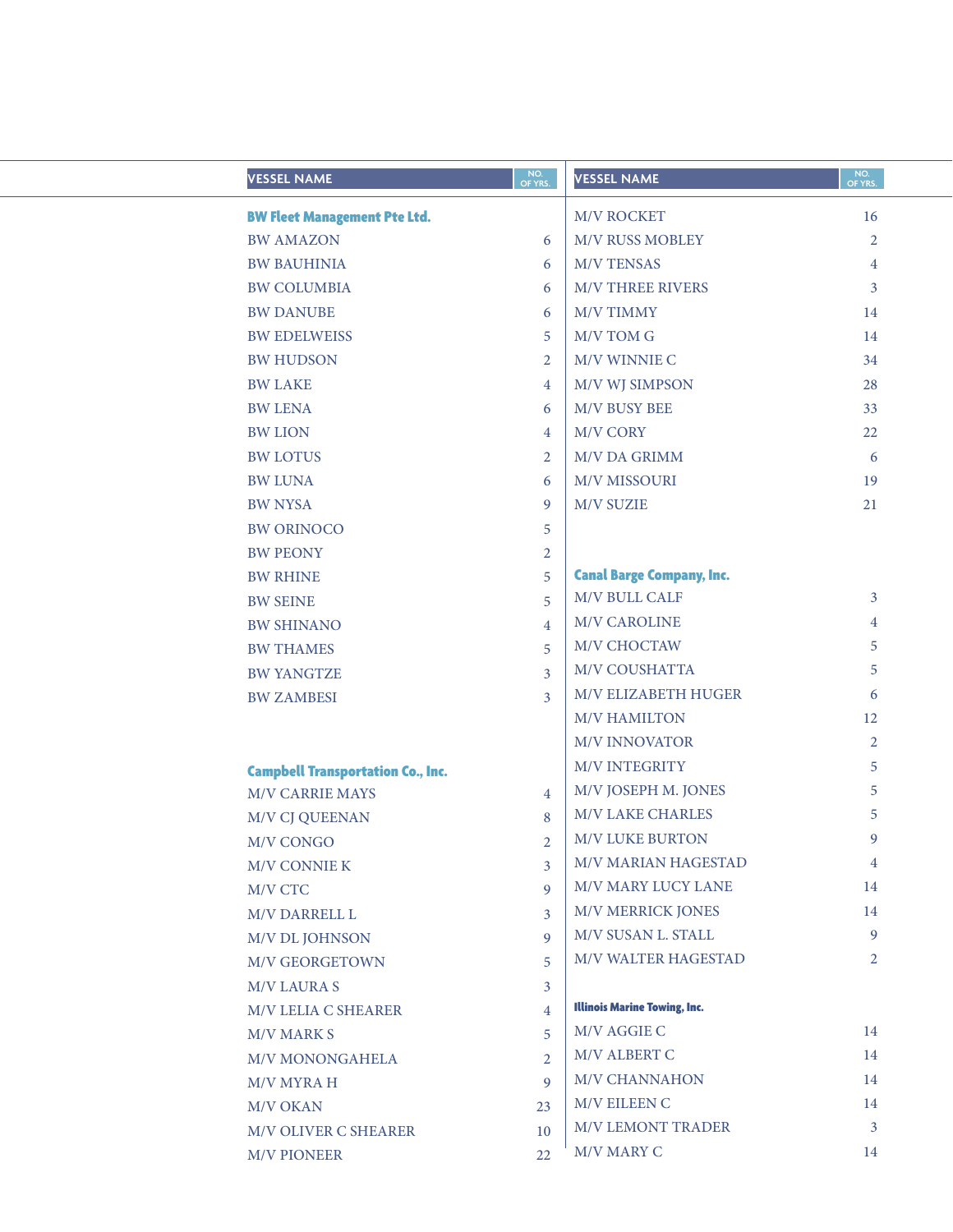| <b>VESSEL NAME</b>                         | NO.<br>OF YRS. | <b>VESSEL NAME</b>                                                    | NO.<br>OF YRS. |
|--------------------------------------------|----------------|-----------------------------------------------------------------------|----------------|
| M/V WILLIAM C<br><b>M/V WINDY CITY</b>     | 14<br>14       | <b>Crowley Maritime Corporation</b><br><b>Crowley Linear Services</b> |                |
|                                            |                | <b>MV DEFENDER</b>                                                    | 13             |
|                                            |                | <b>MV ENSIGN</b>                                                      | 13             |
| <b>Chellaram Shipping (Hong Kong) Ltd.</b> |                | <b>MV EXPLORER</b>                                                    | 13             |
| DARYA BHAKTI - IMO NO. 9291080             | 8              | <b>MV MONITOR</b>                                                     | 13             |
| DARYA BRAHMA - IMO NO. 9302839             | 7              | MV PATRIARCH                                                          | 13             |
| DARYA JYOTI - IMO NO. 9471240              | 3              | <b>MV PILOT</b>                                                       | 13             |
| DARYA LAKSHMI - IMO NO. 9454199            | $\overline{4}$ | <b>MV PIONEER</b>                                                     | 9              |
| DARYA MAHESH - IMO NO. 9339442             | 5              | MV SENTINEL                                                           | 13             |
| DARYA MOTI - IMO NO. 9471252               | $\overline{2}$ | <b>MV SENTRY</b>                                                      | 13             |
| DARYA VISHNU - IMO NO. 9311490             | 7              |                                                                       |                |
|                                            |                | <b>Crowley Marine Services</b>                                        |                |
|                                            |                | <b>MV NACHIK</b>                                                      | $\overline{4}$ |
| <b>Chevron Shipping Company, LLC</b>       |                | <b>ARCTIC HAWK</b>                                                    | 10             |
| <b>ALTAIR VOYAGER</b>                      | 20             | <b>AVIK</b>                                                           | 9              |
| <b>ANDROMEDA VOYAGER</b>                   | 8              | <b>BULWARK</b>                                                        | 10             |
| <b>ANTONIS I. ANGELICOUSSIS</b>            | 12             | <b>GOLIAH</b>                                                         | 6              |
| <b>AQUARIUS VOYAGER</b>                    | $\overline{7}$ | <b>GUARDIAN</b>                                                       | 13             |
| <b>ARCTURUS VOYAGER</b>                    | $\overline{3}$ | <b>KALLUK</b>                                                         | 2              |
| <b>ARIES VOYAGER</b>                       | $\overline{7}$ | <b>KUPARUK RIVER</b>                                                  | 43             |
| <b>CAPRICORN VOYAGER</b>                   | 6              | <b>LEADER</b>                                                         | 2              |
| <b>CASTOR VOYAGER</b>                      | $\overline{7}$ | <b>MASTER</b>                                                         | 15             |
| <b>FLORIDA VOYAGER</b>                     | $\overline{2}$ | <b>MV AKU</b>                                                         | 13             |
| <b>GEMINI VOYAGER</b>                      | 9              | MV BELAYA KUROPATKA                                                   | 13             |
| NEPTUNE VOYAGER                            | $\overline{2}$ | <b>MV CHIEF</b>                                                       | 14             |
| <b>NORTHWEST SWAN</b>                      | 9              | <b>MV GAUNTLET</b>                                                    | 13             |
| <b>OREGON VOYAGER</b>                      | 3              | <b>MV GUARD</b>                                                       | $8\phantom{1}$ |
| <b>SIRIUS VOYAGER</b>                      | 9              | <b>MV GUIDE</b>                                                       | 14             |
| <b>STELLAR VOYAGER</b>                     | 10             | MV GURADIAN                                                           | 13             |
| <b>VEGA VOYAGER</b>                        | 9              | <b>MV HUNTER</b>                                                      | 12             |
|                                            |                | <b>MV KAVIK RIVER</b>                                                 | 43             |
|                                            |                | <b>MV NAVIGATOR</b>                                                   | $\overline{4}$ |
| <b>ConocoPhillips</b>                      |                | MV PT OLIKTOK                                                         | 31             |
| <b>Polor Tankers, Inc.</b>                 |                | MV PT. THOMPSON                                                       | 16             |
| <b>POLAR DISCOVERY</b>                     | $\overline{4}$ | <b>MV RAMPART</b>                                                     | 13             |
| POLAR ENDEAVOUR                            | 3              | <b>MV SAG RIVER</b>                                                   | 38             |
| POLAR ENTERPRISE                           | 4              | <b>MV SEA BREEZE</b>                                                  | 13             |
| POLAR RESOLUTION                           | 5              | <b>MV SEA HORSE</b>                                                   | 13             |
|                                            |                |                                                                       |                |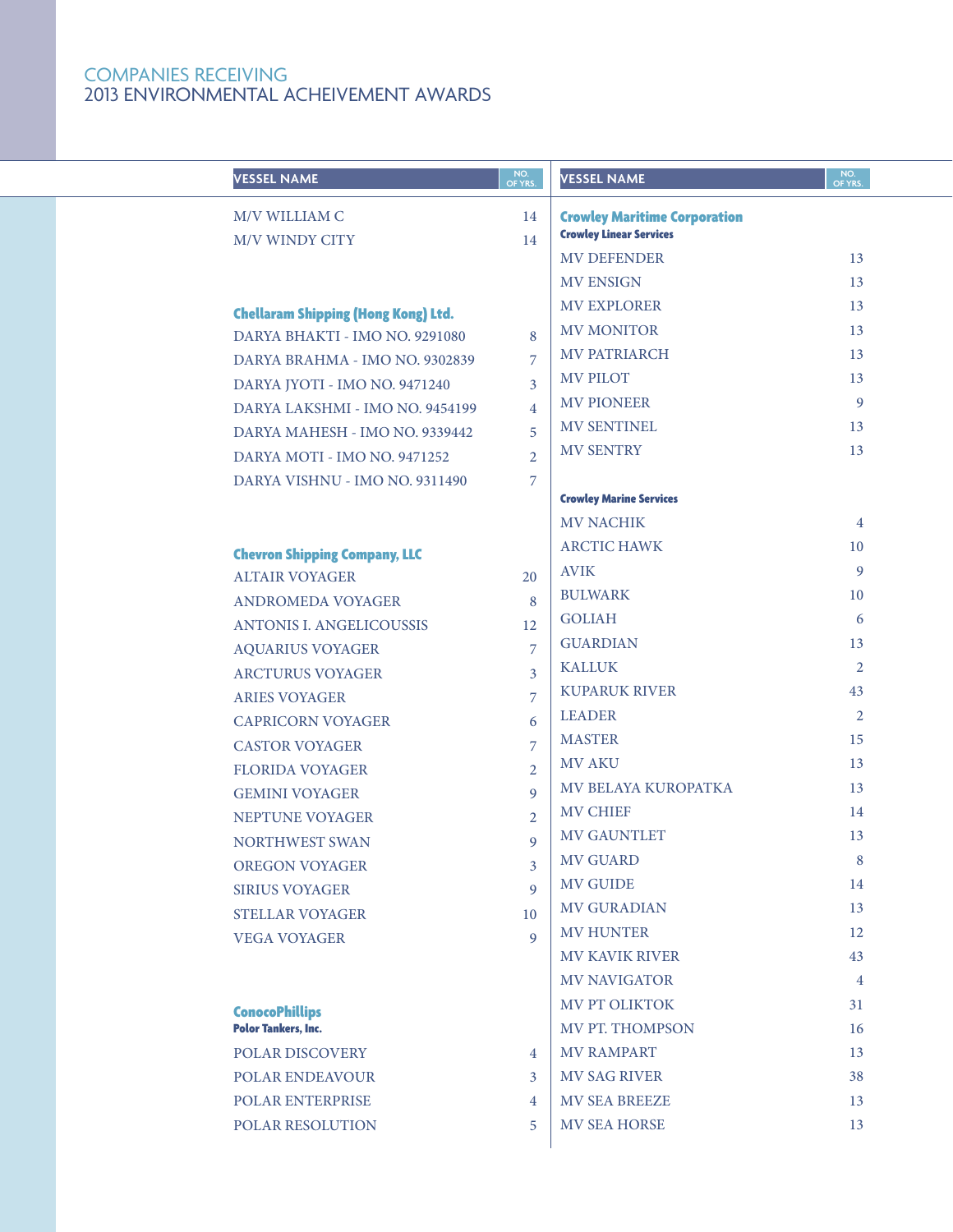| <b>VESSEL NAME</b>                | NO.<br>OF YRS. | <b>VESSEL NAME</b>                  | NO.<br>OF YRS. |
|-----------------------------------|----------------|-------------------------------------|----------------|
| <b>MV SESOK</b>                   | $\overline{4}$ | <b>Crowley Puerto Rico Services</b> |                |
| <b>MV SPARTAN</b>                 | 9              | TUG ADVENTURER                      | 13             |
| <b>MV TIOGA</b>                   | 14             |                                     |                |
| <b>MV TOOLIK RIVER</b>            | 13             | <b>Crowley Technical Management</b> |                |
| <b>MV VALOR</b>                   | 6              | <b>CAPE INSCRIPTION</b>             | $\overline{2}$ |
| <b>MV WARRIOR</b>                 | 13             | <b>CAPE INTREPID</b>                | $\overline{7}$ |
| <b>PROTECTOR</b>                  | 2              | <b>CAPE TAYLOR</b>                  | 10             |
| <b>RESPONSE</b>                   | 2              | <b>CAPE TEXAS</b>                   | 5              |
| <b>SATURN</b>                     | 44             | <b>CAPE WASHINGTON</b>              | $\overline{2}$ |
| <b>SCOUT</b>                      | 14             | <b>CAPE WRATH</b>                   | 7              |
| <b>STALWART</b>                   | 31             | <b>COURAGE (ARC)</b>                | 8              |
| <b>TANERLIQ</b>                   | 14             | <b>EMPIRE STATE</b>                 | 3              |
| <b>TUG ALERT</b>                  | 13             | <b>EVERGREEN STATE</b>              | $\overline{2}$ |
| <b>TUG ATTENTIVE</b>              | 13             | <b>FREEDOM (ARC)</b>                | $\overline{2}$ |
| <b>TUG AWARE</b>                  | 3              | <b>GOLDEN STATE</b>                 | 3              |
| <b>TUG BULWARK</b>                | 13             | <b>INDEPENDENCE II (ARC)</b>        | 8              |
| <b>TUG ENDURANCE</b>              | 13             | <b>INTEGRITY (ARC)</b>              | 6              |
| <b>TUG NANUQ</b>                  | 14             | NATIONAL GLORY                      | 5              |
| <b>TUG SEA VOYAGER</b>            | 6              | <b>OCEAN CHARGER</b>                | 4              |
| <b>MV VIGILANT</b>                | 13             | <b>OCEAN TITAN</b>                  | 3              |
|                                   |                | PELICAN STATE                       | 3              |
| <b>Crowley Petroleum Services</b> |                | <b>RESOLVE (ARC)</b>                | 5              |
| ATB ACHIEVEMENT/650-8             | 3              | <b>SS CURTISS</b>                   | 14             |
| ATB COASTAL RELIANCE/550-4        | 10             | <b>SS WRIGHT</b>                    | 13             |
| ATB COURAGE/650-5                 | 5              | <b>SUNSHINE STATE</b>               | 3              |
| ATB GULF RELIANCE/650-2           | 7              |                                     |                |
| ATB INTEGRITY/650-4               | 5              |                                     |                |
| ATB LEGACY/750-1                  | 2              | <b>Marine Transport Lines</b>       |                |
| ATB OCEAN RELIANCE/550-3          | 10             | <b>CAPE DECISION</b>                | 10             |
| ATB PRIDE/650-7                   | 4              | <b>CAPE DIAMOND</b>                 | 9              |
| ATB RESOLVE/650-3                 | 5              | <b>CAPE DOMINGO</b>                 | 8              |
| ATB SEA RELIANCE/550-1            | 11             | <b>CAPE DOUGLAS</b>                 | 6              |
| ATB SOUND RELIANCE/550-2          | 11             | <b>CAPE DUCATO</b>                  | $\overline{7}$ |
| ATB VISION/650-10                 | $\overline{2}$ |                                     |                |
| <b>MV GUARDSMAN</b>               | 5              | <b>Marine Transport Management</b>  |                |
| MV SEA PRINCE                     | 9              | <b>CHARLESTON EXPRESS</b>           | 15             |
|                                   |                | PHILADELPHIA EXPRESS                | 15             |
|                                   |                | <b>ST LOUIS EXPRESS</b>             | 15             |
|                                   |                | YORKTOWN EXPRESS                    | 12             |
|                                   |                |                                     |                |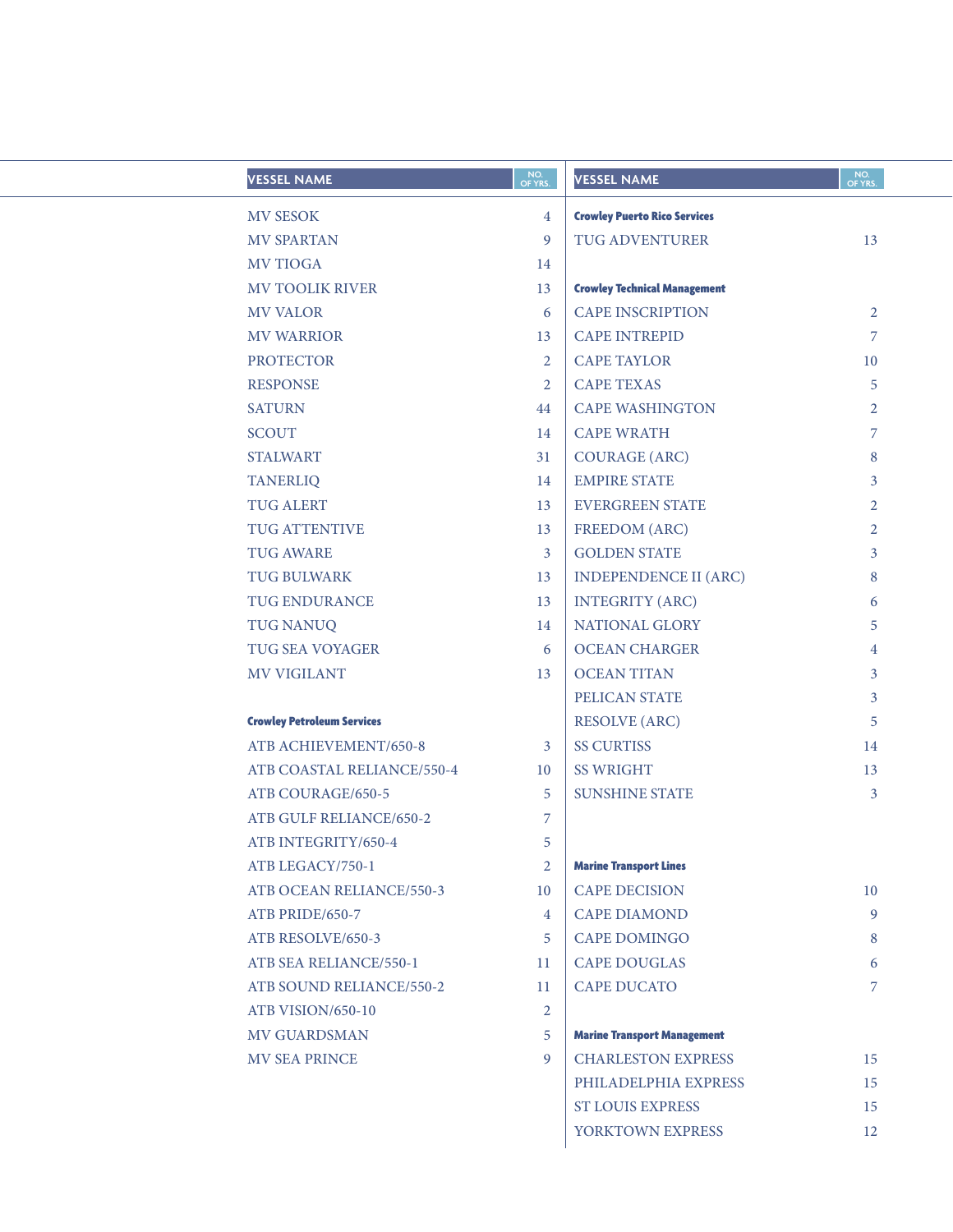| <b>VESSEL NAME</b>           | NO.<br>OF YRS. | <b>VESSEL NAME</b>            | NO.<br>OF YRS. |
|------------------------------|----------------|-------------------------------|----------------|
| E.N. Bisso & Son, Inc.       |                | FDH 35-1                      | $\overline{4}$ |
| A.T. HIGGINS                 | 10             | <b>FDH 35-2</b>               | 5              |
| <b>BEVERLY B.</b>            | 3              | FDH 35-3                      | 5              |
| <b>CAPT. BUD BISSO</b>       | 5              | <b>FDH 35-4</b>               | 5              |
| <b>CATHERINE B.</b>          | 13             | FDH 35-5                      | $\overline{4}$ |
| <b>DEE WHITE</b>             | 11             | <b>FOSS 300</b>               | 21             |
| <b>EDWIN N. BISSO</b>        | 5              | <b>GARTH FOSS</b>             | 10             |
| ELIZABETH B.                 | 2              | <b>HENRY FOSS</b>             | 21             |
| J.A. BISSO II                | 11             | <b>IVER FOSS</b>              | 15             |
| JACKIE B.                    | 11             | <b>JEFFREY FOSS</b>           | 16             |
| <b>JOSEPHINE ANNE</b>        | $\overline{4}$ | <b>JUSTINE FOSS</b>           | 21             |
| SUSAN W.                     | 17             | <b>KEEGAN FOSS</b>            | 9              |
| <b>VERA BISSO</b>            | 13             | <b>KIVALINA</b>               | 10             |
|                              |                | <b>LAUREN FOSS</b>            | 6              |
| E.N. Bisso Mississippi, LLC  |                | <b>LIGHTNING</b>              | 3              |
| <b>SPIDER FAVRE</b>          | 9              | <b>LINDSEY FOSS</b>           | $\overline{2}$ |
|                              |                | <b>LUCY FOSS</b>              | $\overline{4}$ |
|                              |                | <b>MARINER</b>                | 6              |
| <b>Foss Maritime Company</b> |                | <b>MARSHALL FOSS</b>          | 3              |
| <b>ALTA JUNE</b>             | 5              | <b>NOATAK</b>                 | 10             |
| <b>ANDREW FOSS</b>           | 15             | PACIFIC ESCORT                | 13             |
| <b>ARROW NO. 2</b>           | 19             | PACIFIC KNIGHT                | $\overline{4}$ |
| <b>ARTHUR FOSS</b>           | 21             | PACIFIC QUEEN                 | 19             |
| <b>AVA FOSS</b>              | 2              | PACIFIC STAR                  | 5              |
| <b>BARBARA FOSS</b>          | 10             | PJ BRIX                       | 21             |
| <b>BETSY L</b>               | 9              | POINT FERMIN                  | 5              |
| <b>BRYNN FOSS</b>            | 2              | POINT VICENTE                 | 13             |
| <b>CAMPBELL FOSS</b>         | $\overline{7}$ | <b>SAN JOAQUIN RIVER</b>      | 12             |
| <b>CARIBE ALLIANCE</b>       | 8              | <b>SANDRA FOSS</b>            | 2              |
| <b>CARIBE HORIZON</b>        | 15             | <b>SIDNEY FOSS</b>            | 3              |
| <b>CAROLYN DOROTHY</b>       | 4              | <b>STACEY FOSS</b>            | 21             |
| <b>CORBIN FOSS</b>           | 4              | <b>STRONG</b>                 | 6              |
| <b>DANA CRUZ</b>             | 3              | <b>THUNDER</b>                | 3              |
| <b>DANIEL FOSS</b>           | 3              | <b>WEDELL FOSS</b>            | 21             |
| <b>DELTA MARINER</b>         | 13             | <b>WT 30</b>                  | 14             |
| <b>DREW FOSS</b>             | 21             |                               |                |
| <b>EDITH FOSS</b>            | 21             | <b>AmNav Maritime Sevices</b> |                |
| <b>FDH 26-1</b>              | 4              | <b>INDEPENDENCE</b>           | 5              |
| <b>FDH 26-2</b>              | 4              | <b>LIBERTY</b>                | 10             |
|                              |                |                               |                |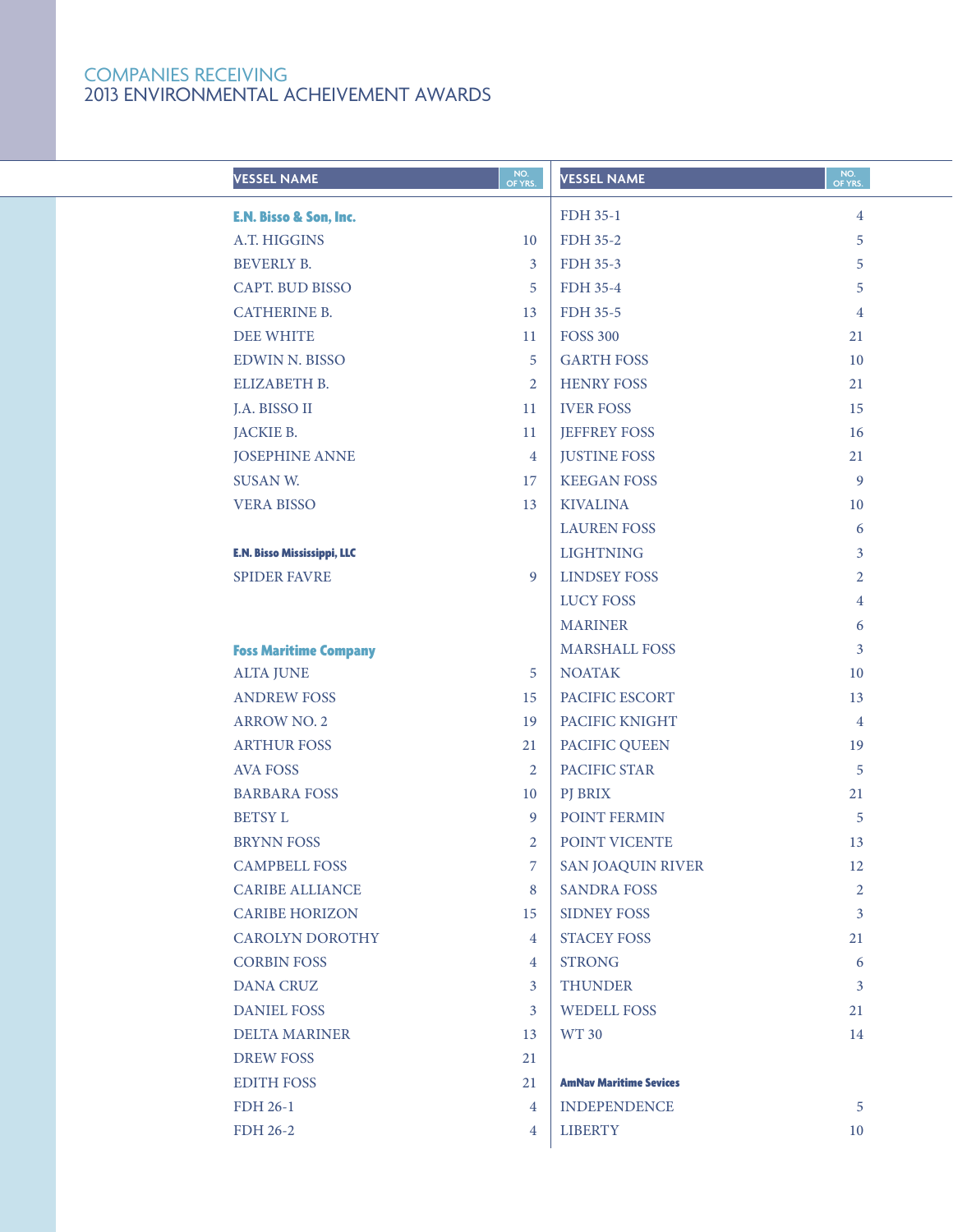| <b>VESSEL NAME</b>                | NO.<br>OF YRS. | <b>VESSEL NAME</b>                          | NO.<br>OF YRS. |
|-----------------------------------|----------------|---------------------------------------------|----------------|
| PATRICIA ANN                      | 5              | <b>General Dynamics - American Overseas</b> |                |
| <b>PATRIOT</b>                    | 6              | <b>USNS BENAVIDEZ</b>                       | 8              |
| <b>REVOLUTION</b>                 | 7              | <b>USNS BOB HOPE</b>                        | 4              |
| <b>SANDRA HUGH</b>                | 6              | <b>USNS BRITTIN</b>                         | 8              |
|                                   |                | <b>USNS FISHER</b>                          | 8              |
| <b>Anderson Tug and Barge</b>     |                | <b>USNS MENDONCA</b>                        | 3              |
| <b>JUNIOR</b>                     | 14             | <b>USNS PILILAAU</b>                        | 8              |
|                                   |                | <b>USNS SEAY</b>                            | $8\phantom{1}$ |
| <b>Cook Inlet Tug &amp; Barge</b> |                |                                             |                |
| NORDIC WIND                       | 9              |                                             |                |
| <b>COSMIC WIND</b>                | 16             | <b>Golding Barge Line, Inc.</b>             |                |
| <b>GLACIER WIND</b>               | 15             | <b>ANGIE GOLDING</b>                        | 8              |
| <b>STELLAR WIND</b>               | 20             | <b>AUSTIN GOLDING</b>                       | 7              |
|                                   |                | <b>BOYD GOLDING</b>                         | 3              |
| Delta Western, Inc.               |                | <b>CATHY GOLDING</b>                        | 3              |
| <b>CAPT. FRANK MOODY</b>          | $\overline{2}$ | <b>JOHN REID GOLDING</b>                    | 7              |
| <b>CHUKCHISEA</b>                 | 3              | <b>LAMAR GOLDING</b>                        | 4              |
| <b>PASTOLIK</b>                   | 6              | MELODY GOLDING                              | 4              |
| <b>TWI-LITE</b>                   | 3              | NATHAN GOLDING                              | 6              |
|                                   |                | <b>STEVE GOLDING</b>                        | 2              |
| <b>Hawaiian Tug &amp; Barge</b>   |                | <b>THOMAS GOLDING</b>                       | 5              |
| <b>ELEU</b>                       | 11             |                                             |                |
| <b>MAMO</b>                       | 11             |                                             |                |
| <b>MIKIOI</b>                     | 7              | <b>Harley Marine Services</b>               |                |
| PI ILANI                          | 8              | <b>ALYSSA ANN</b>                           | 4              |
|                                   |                | <b>ANNE ELIZABETH</b>                       | 4              |
| <b>Young Brothers Ltd.</b>        |                | <b>BERNIE BRIERE</b>                        | 4              |
| <b>MAHI</b>                       | 11             | <b>CATHERINE QUIGG</b>                      | 3              |
| <b>MIKIALA II</b>                 | 11             | <b>CF CAMPBELL</b>                          | 4              |
| HOKU KE'A                         | 11             | <b>CF STARLIGHT</b>                         | 4              |
| <b>HOKU LOA</b>                   | $\overline{4}$ | <b>CHABRIA SEA</b>                          | 4              |
| <b>HOKULANI</b>                   | 5              | <b>CYPRESS L</b>                            | 4              |
| MANUOKEKAI                        | 7              | <b>DAVID FANNING</b>                        | 4              |
| <b>MOANA HOLO</b>                 | 11             | <b>DOTTIE</b>                               | 4              |
|                                   |                | DUGAN PEARSALL                              | 4              |
|                                   |                | <b>EAGLE</b>                                | 4              |
| <b>GDF SUEZ GAS NA LLC</b>        |                | <b>GRIZZLY</b>                              | 2              |
| <b>BW SUEZ BOSTON</b>             | 10             | <b>GYRFALCON</b>                            | 2              |
| <b>GDF SUEZ NEPTUNE</b>           | 3              | HANNAH 2801                                 | 4              |
| <b>MATTHEW</b>                    | 34             |                                             |                |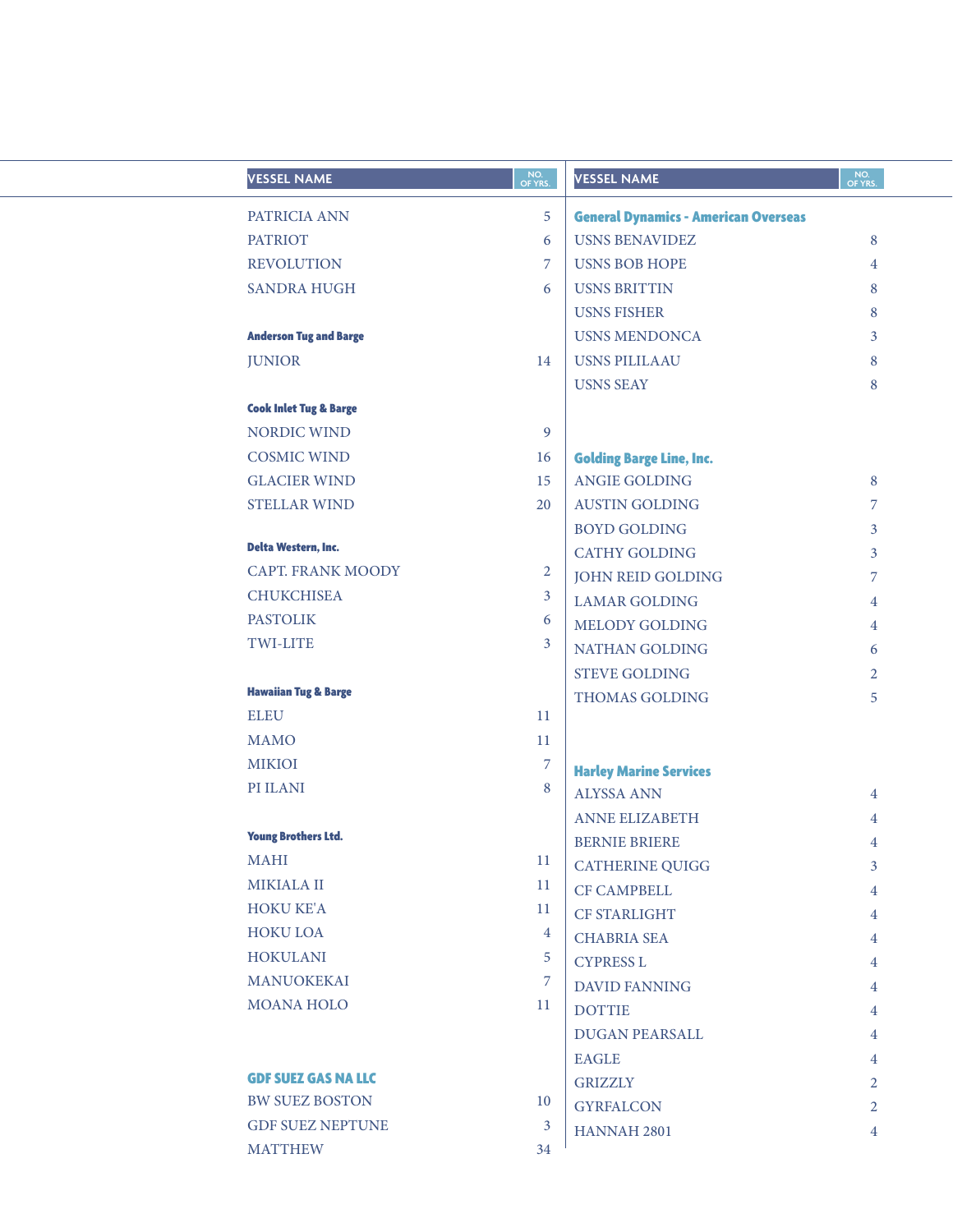| <b>VESSEL NAME</b>        | NO.<br>OF YRS.          | <b>VESSEL NAME</b>          | NO.<br>OF YRS. |  |
|---------------------------|-------------------------|-----------------------------|----------------|--|
| <b>HMS 2000</b>           | $\overline{4}$          | <b>HORIZON ENTERPRISE</b>   | $\overline{2}$ |  |
| <b>HMS LIBERTY</b>        | $\overline{4}$          | <b>HORIZON KODIAK</b>       | 12             |  |
| <b>HUNTER D</b>           | $\overline{4}$          | <b>HORIZON NAVIGATOR</b>    | 3              |  |
| <b>INVESTIGATOR</b>       | $\overline{4}$          | <b>HORIZON PACIFIC</b>      | 13             |  |
| <b>JAMES T. QUIGG</b>     | $\overline{4}$          | <b>HORIZON PRODUCER</b>     | 10             |  |
| <b>JOHN QUIGG</b>         | $\overline{4}$          | <b>HORIZON RELIANCE</b>     | 12             |  |
| <b>LELA JOY</b>           | $\overline{4}$          | <b>HORIZON SPIRIT</b>       | $\overline{2}$ |  |
| <b>LILY 101</b>           | $\overline{4}$          | <b>HORIZON TACOMA</b>       | $\overline{2}$ |  |
| <b>LILY BLAIR</b>         | 2                       | <b>HORIZON TRADER</b>       | $\overline{4}$ |  |
| <b>LISSY TOO</b>          | $\overline{4}$          |                             |                |  |
| <b>LOVEL BRIERE</b>       | 4                       |                             |                |  |
| <b>LUCY FRANCO</b>        | $\overline{4}$          | <b>Ingram Barge Company</b> |                |  |
| <b>MAX 111</b>            | $\overline{4}$          | A. J. MORRIS                | $\overline{7}$ |  |
| <b>MAX SONDLAND</b>       | $\overline{4}$          | <b>AARON F. BARRETT</b>     | 14             |  |
| MEGHAN 102                | $\overline{4}$          | <b>ACE G</b>                | 5              |  |
| MILLENNIUM DAWN           | 4                       | <b>ADDIS</b>                | 11             |  |
| <b>MILLENNIUM FALCON</b>  | 2                       | <b>ALICE I. HOOKER</b>      | 5              |  |
| <b>NANCY JO</b>           | $\overline{4}$          | ALVIN C. JOHNSON            | 5              |  |
| <b>NATHAN 114</b>         | $\overline{4}$          | <b>ASHLEY</b>               | 6              |  |
| NATHAN SCHMIDT            | 4                       | AUBREY B. HARWELL JR.       | 9              |  |
| <b>OLYMPIC SCOUT</b>      | $\overline{4}$          | <b>BILL BERRY</b>           | 6              |  |
| <b>OLYMPIC SPIRIT</b>     | 2                       | C. A. JOHNSON               | 13             |  |
| PACIFIC FALCON            | $\overline{4}$          | <b>CHARLIE C</b>            | 11             |  |
| <b>RICHARDSON SEA</b>     | $\overline{4}$          | <b>CHARLIE M. EVERHART</b>  | 2              |  |
| <b>ROYAL MELBOURNE</b>    | $\overline{4}$          | <b>CHIP LACY</b>            | 10             |  |
| <b>SHAUNA KAY</b>         | $\overline{4}$          | <b>CHRISTY</b>              | 10             |  |
| <b>SIXTY-FIVE ROSES</b>   | 3                       | <b>CRAIGE. PHILIP</b>       | 5              |  |
| <b>ST. ANDREWS</b>        | $\overline{\mathbf{4}}$ | DALE A. HELLER              | 6              |  |
| <b>TIM QUIGG</b>          | $\overline{4}$          | DANIEL P. MECKLENBORG       | 9              |  |
| <b>WEBB MOFFETT</b>       | $\overline{4}$          | <b>DANIEL T. MARTIN</b>     | 8              |  |
| <b>WILAMETTE CHAMPION</b> | 3                       | DAVID G. SEHRT              | 5              |  |
| $Z-3$                     | 3                       | <b>DENNIS C. BOTTORFF</b>   | $\overline{2}$ |  |
| $Z-4$                     | $\overline{4}$          | <b>DENNIS T. DELANEY</b>    | $\overline{2}$ |  |
| $Z-5$                     | $\overline{4}$          | <b>DONNA GRIFFIN</b>        | 14             |  |
|                           |                         | <b>DOTTY JOHNSON</b>        | 14             |  |
|                           |                         | E. BRONSON INGRAM           | $\overline{2}$ |  |
| <b>Horizon Lines, LLC</b> |                         | <b>ELEANOR GORDON</b>       | 8              |  |
| <b>HORIZON CONSUMER</b>   | 4                       | ERNA E. HONEYCUTT           | $\overline{2}$ |  |
| HORIZON DISCOVERY         | 8                       | <b>EVEY T</b>               | $\overline{7}$ |  |
|                           |                         |                             |                |  |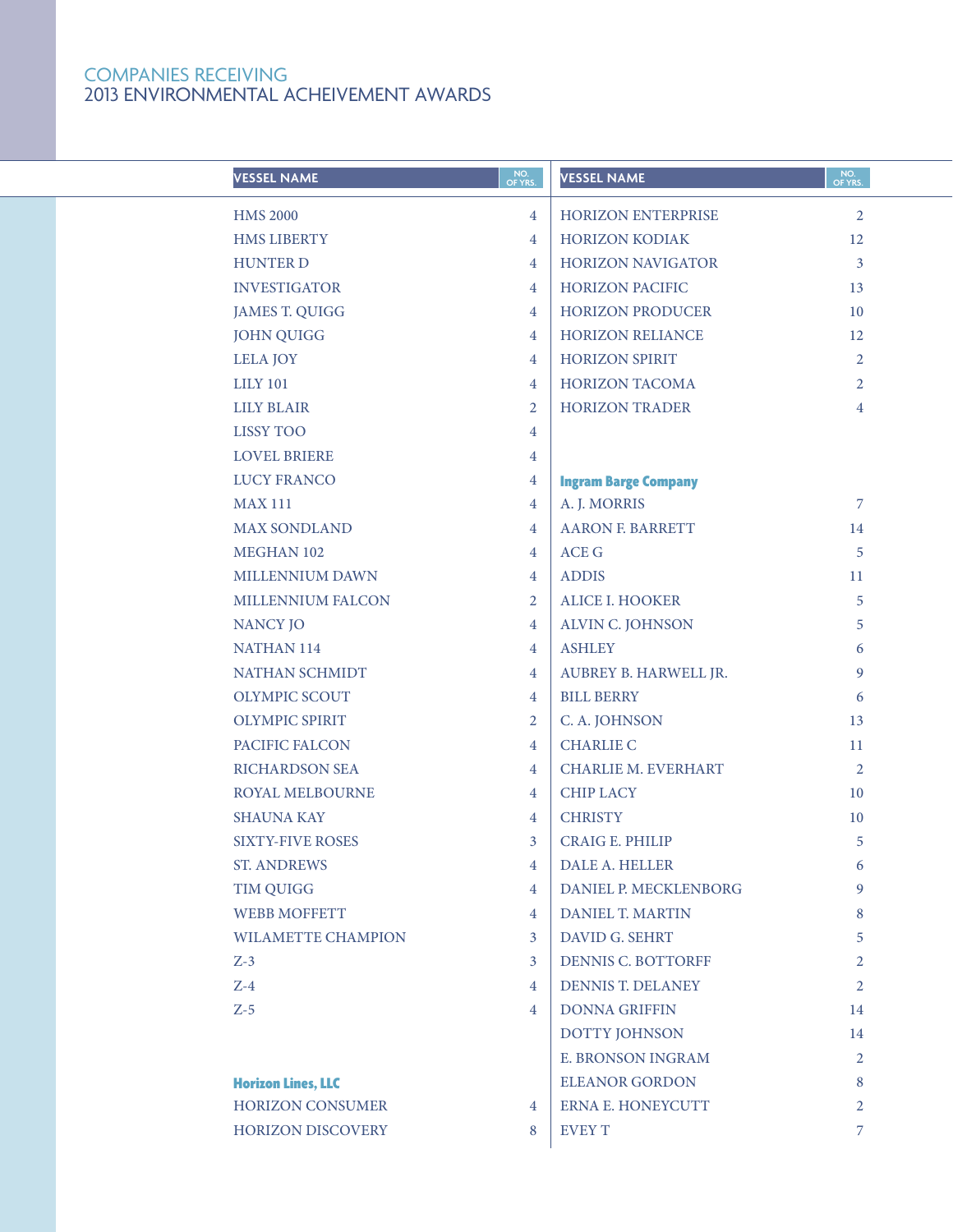| <b>VESSEL NAME</b>       | NO.<br>OF YRS. | <b>VESSEL NAME</b>           | NO.<br>OF YRS. |
|--------------------------|----------------|------------------------------|----------------|
| <b>F.R. BIGELOW</b>      | 10             | <b>RITA</b>                  | 14             |
| <b>FRANCIS R. KEEGAN</b> | 5              | ROBERT H. BROWN              | 12             |
| <b>G. ALLEN OLDHAM</b>   | 7              | <b>ROBIN B. INGRAM</b>       | 14             |
| <b>GALE C</b>            | 7              | <b>SALLY BROMFIELD</b>       | $\overline{2}$ |
| <b>GEISMAR</b>           | 10             | <b>SAM M. FLEMING</b>        | $\overline{2}$ |
| <b>GEORGE N</b>          | 4              | <b>SAMUEL B. RICHMOND</b>    | 14             |
| H. B. STEWART            | 5              | <b>SANDY B</b>               | $\mathbf{3}$   |
| <b>HARRY R. JACOBSON</b> | 14             | STEPHEN P. VENABLE           | 9              |
| <b>INLAND STAR</b>       | 5              | <b>STEVE ALLEY</b>           | 5              |
| <b>JAMES E. ANDERSON</b> | 3              | <b>STEVEN J. MASON</b>       | $\mathbf{3}$   |
| <b>JAMES F. NEAL</b>     | 14             | <b>SUE KOSSOW</b>            | 14             |
| <b>JAMES PAUL AYERS</b>  | 6              | <b>SUSAN JOHNSON</b>         | 14             |
| <b>JERRY DEAL</b>        | 5              | <b>SUSIE FAGAN</b>           | 5              |
| <b>JERRY TINKEY</b>      | 7              | <b>SYLVIA H</b>              | $\overline{2}$ |
| JOE B. WYATT             | 2              | <b>TAURUS</b>                | 14             |
| <b>JOHN R. INGRAM</b>    | 4              | <b>TED EWING</b>             | 3              |
| <b>JOHN R. OPERLE</b>    | 6              | <b>TERRIC</b>                | 12             |
| L. B. EDGIN              | 12             | <b>TEXAS STAR</b>            | 14             |
| LEE SYNNOTT              | 8              | <b>TODD BROWN</b>            | 14             |
| <b>MARK C</b>            | 5              | <b>VIRGINIA INGRAM</b>       | 14             |
| <b>MARTHA DENTON</b>     | 5              | W. SCOTT NOBLE               | 8              |
| <b>MARTHA INGRAM</b>     | 9              | <b>WILLARD HAMMOND</b>       | 14             |
| <b>MARTHA LYNN</b>       | 14             | WILLIAM P. MORELLI           | 14             |
| <b>MARTHA MAC</b>        | 8              | <b>WOODY DUMAS</b>           | 10             |
| <b>MARTY BASKERVILLE</b> | $\overline{2}$ |                              |                |
| <b>MARY K. CAVARRA</b>   | 9              |                              |                |
| <b>MARY L</b>            | 3              | <b>Keystone Shipping Co.</b> |                |
| MICHAEL J. GRAINGER      | 14             | M/V CAPE KENNEDY             | 5              |
| MIKE SCHMAENG            | 7              | M/V CAPE KNOX                | 5              |
| <b>NEIL N. DIEHL</b>     | 14             | <b>M/V CAPE RACE</b>         | $\overline{7}$ |
| O. A. FRANKS             | 2              | <b>M/V CAPE RAY</b>          | $\overline{4}$ |
| O. H. INGRAM             | 2              | <b>M/V CAPE RISE</b>         | $\overline{2}$ |
| <b>OCIE CLARK</b>        | 5              | M/V CAPE VINCENT             | 7              |
| <b>OT ADKINS</b>         | 5              | <b>M/V EDGAR B. SPEER</b>    | $\overline{2}$ |
| P.B. SHAH                | 3              | M/V PRESQUE ISLE             | $\mathbf{3}$   |
| <b>PETER J</b>           | 14             | S/S ARTHUR M. ANDERSON       | 7              |
| PORT ALLEN               | 5              | S/S CASON J. CALLAWAY        | $\overline{7}$ |
| R. CLAYTON MCWHORTER     | 13             | S/S PHILIP R. CLARKE         | $\overline{4}$ |
| RICHARD E. WAUGH         | 8              |                              |                |
|                          |                |                              |                |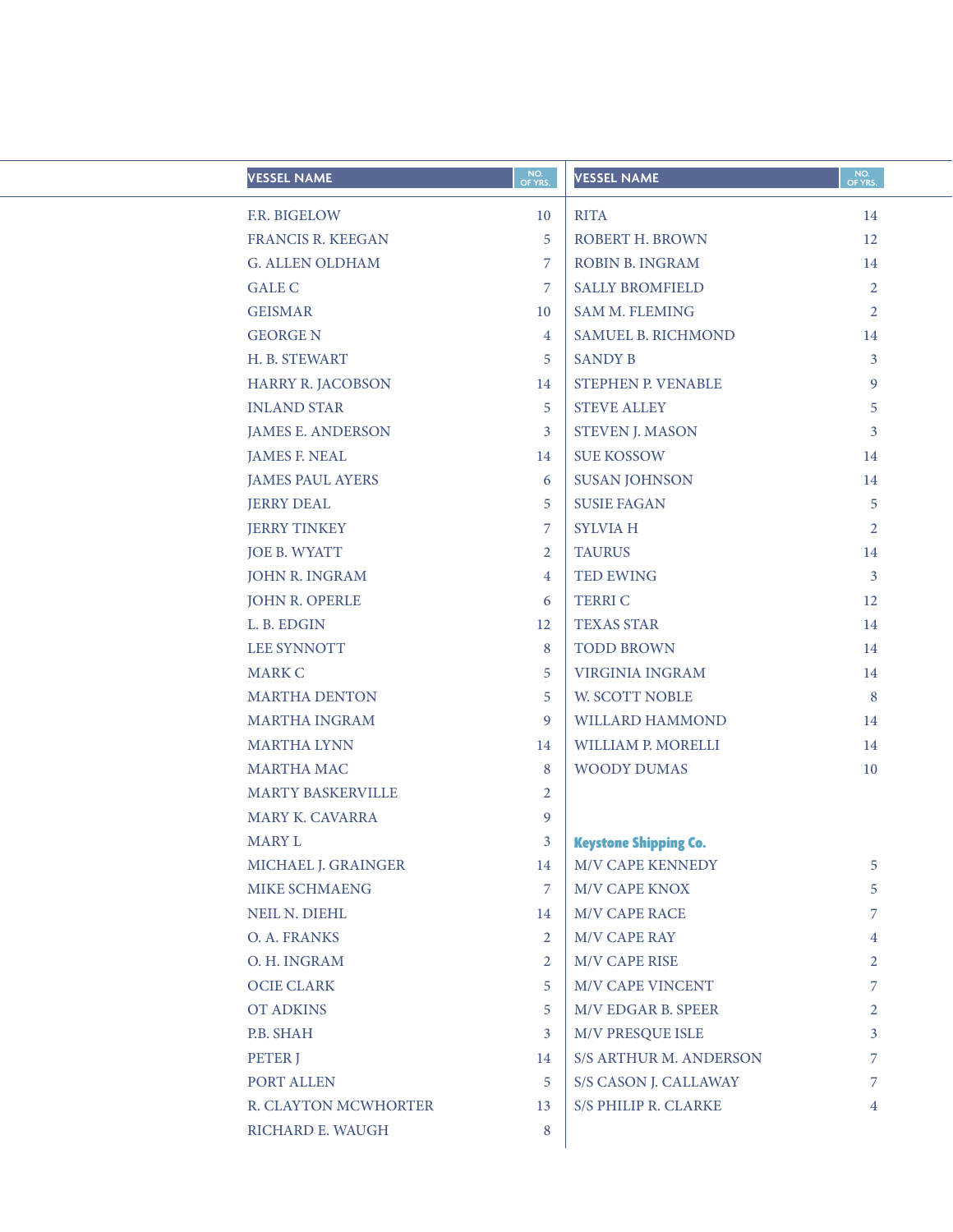|  | <b>VESSEL NAME</b>                | NO.<br>OF YRS. | <b>VESSEL NAME</b>   | NO.<br>OF YRS. |
|--|-----------------------------------|----------------|----------------------|----------------|
|  | <b>Kirby Corporation</b>          |                | NATHAN E STEWART     | $\overline{4}$ |
|  | <b>Kirby Offshore Marine, LLC</b> |                | <b>NE'ENA</b>        | 11             |
|  | <b>ADRIATIC SEA</b>               | 21             | <b>NENE</b>          | 9              |
|  | <b>ALTAIR</b>                     | $\overline{4}$ | <b>NIOLO</b>         | 14             |
|  | <b>AMBERJACK</b>                  | $\overline{2}$ | <b>NOHEA</b>         | 8              |
|  | <b>BARENTS SEA</b>                | $\overline{4}$ | NOHO LOA             | 5              |
|  | <b>BEAUFORT SEA</b>               | 8              | <b>NOKE</b>          | 6              |
|  | <b>BERING SEA</b>                 | 5              | <b>NOKEA</b>         | 2              |
|  | <b>BISMARCK SEA</b>               | $\overline{4}$ | NORTH SEA            | 5              |
|  | <b>BLUEFIN</b>                    | $\overline{2}$ | <b>NORWEGIAN SEA</b> | 7              |
|  | <b>CAPTAIN HAGEN</b>              | $\overline{2}$ | <b>NUNUI</b>         | 5              |
|  | <b>CHUKCHI SEA</b>                | 14             | PACIFIC AVENGER      | $\overline{2}$ |
|  | <b>COHO</b>                       | $\overline{2}$ | PACIFIC CHALLENGER   | 5              |
|  | <b>DBL</b> 155                    | 16             | PACIFIC EAGLE        | 10             |
|  | <b>DBL 24</b>                     | 5              | PACIFIC FREEDOM      | 6              |
|  | <b>DBL 26</b>                     | $\overline{7}$ | PACIFIC PATRIOT      | $\overline{7}$ |
|  | <b>DBL 27</b>                     | 6              | PACIFIC PRIDE        | 6              |
|  | <b>DBL 29</b>                     | 7              | PACIFIC RAVEN        | 9              |
|  | <b>DOLPHIN</b>                    | $\overline{2}$ | PACIFIC WOLF         | 3              |
|  | <b>DUBLIN SEA</b>                 | $\mathbf{3}$   | <b>PARAGON</b>       | 17             |
|  | EL LOBO GRANDE II                 | 18             | PENN NO. 4           | 2              |
|  | <b>GREENLAND SEA</b>              | 2              | PENN NO. 6           | $\overline{2}$ |
|  | <b>HOUMA</b>                      | 9              | <b>PETREL</b>        | $\overline{2}$ |
|  | <b>INLAND SEA</b>                 | 5              | R. E. ROY            | 3              |
|  | <b>IRISH SEA</b>                  | 5              | <b>REBEL</b>         | 10             |
|  | <b>JAVA SEA</b>                   | 6              | <b>SEA EAGLE</b>     | 2              |
|  | <b>JIMMY SMITH</b>                | 17             | <b>SEA HAWK</b>      | 2              |
|  | <b>JOHN BRIX</b>                  | 10             | <b>SEA ROBIN</b>     | $\overline{2}$ |
|  | <b>JULIE</b>                      | $\overline{2}$ | <b>SIBERIAN SEA</b>  | 7              |
|  | <b>LABRADOR SEA</b>               | 10             | <b>SIRIUS</b>        | 13             |
|  | LINCOLN SEA                       | 12             | <b>SKIPJACK</b>      | 2              |
|  | <b>MAKO</b>                       | $\overline{2}$ | <b>TARPON</b>        | $\overline{2}$ |
|  | <b>MARYLAND</b>                   | 10             | <b>TASMAN SEA</b>    | $\overline{7}$ |
|  | MCKINLEY SEA                      | 8              | <b>TAURUS</b>        | 4              |
|  | <b>NAINA</b>                      | $\overline{2}$ | <b>TERESA</b>        | 2              |
|  | <b>NAKOA</b>                      | 14             | <b>TIGER</b>         | 4              |
|  | <b>NAKOLO</b>                     | 12             | <b>VALIANT</b>       | $\overline{2}$ |
|  | <b>NAKUE</b>                      | 21             | <b>VIKING</b>        | 6              |
|  | <b>NALANI</b>                     | 6              | <b>VOLUNTEER</b>     | 2              |
|  | <b>NAMAHOE</b>                    | $\overline{2}$ |                      |                |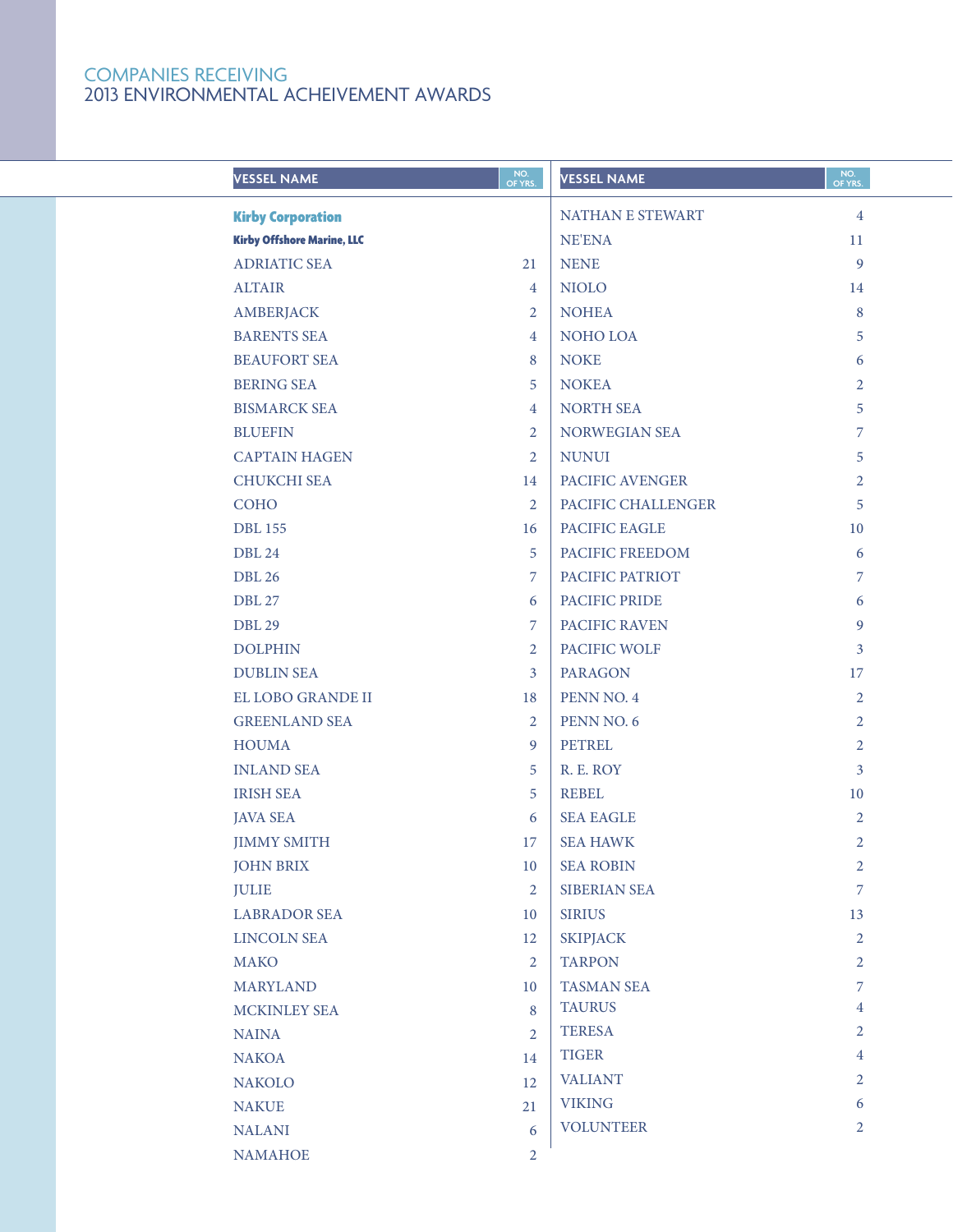| <b>VESSEL NAME</b>           | NO.<br>OF YRS. | <b>VESSEL NAME</b>                   | NO.<br>OF YRS. |
|------------------------------|----------------|--------------------------------------|----------------|
| <b>YANKEE</b>                | 36             | <b>Marathon Petroleum Company LP</b> |                |
| <b>YELLOWFIN</b>             | 2              | <b>CATLETTSBURG</b>                  | $\overline{4}$ |
|                              |                | <b>CINCINNATI</b>                    | 6              |
|                              |                | <b>DETROIT</b>                       | $\mathbf{3}$   |
| <b>Maersk Line, Limited</b>  |                | <b>GARYVILLE</b>                     | 6              |
| <b>BRO HAWAII</b>            | 3              | <b>KENTUCKY</b>                      | $\overline{2}$ |
| LTC JOHN U.D. PAGE           | 10             | <b>KYOVA</b>                         | 15             |
| <b>MAERSK ALABAMA</b>        | 3              | <b>MARATHON</b>                      | $\overline{2}$ |
| <b>MAERSK ARKANSAS</b>       | 7              | <b>NASHVILLE</b>                     | 15             |
| <b>MAERSK CALIFORNIA</b>     | 5              | PAUL G BLAZER                        | 15             |
| <b>MAERSK CAROLINA</b>       | 10             | <b>ROBINSON</b>                      | 6              |
| <b>MAERSK IOWA</b>           | 6              | <b>TEXAS CITY</b>                    | 6              |
| <b>MAERSK KENTUCKY</b>       | 2              |                                      |                |
| <b>MAERSK MICHIGAN</b>       | 5              |                                      |                |
| <b>MAERSK MISSOURI</b>       | 10             | <b>Mare Maritime Company S.A</b>     |                |
| <b>MAERSK MONTANA</b>        | 6              | <b>MADEIRO</b>                       | $\mathfrak{Z}$ |
| <b>MAERSK OHIO</b>           | 6              | <b>MALIBU</b>                        | $\overline{4}$ |
| <b>MAERSK RHODE ISLAND</b>   | 10             | <b>MALMO</b>                         | $\overline{4}$ |
| <b>MAERSK UTAH</b>           | 4              | <b>MALPENSA</b>                      | $\overline{4}$ |
| <b>MAERSK WISCONSIN</b>      | 3              | <b>MANON</b>                         | $\overline{4}$ |
| <b>SEA-LAND CHARGER</b>      | 8              | <b>MIRABEAU</b>                      | 4              |
| <b>SEA-LAND COMET</b>        | 8              | <b>MIRAMIS</b>                       | $\overline{4}$ |
| <b>SEA-LAND INTREPID</b>     | 8              | <b>MYKINES</b>                       | 4              |
| <b>SEA-LAND LIGHTNING</b>    | 8              | <b>TANGO I</b>                       | $\overline{2}$ |
| SSG EDWARD A. CARTER, JR.    | 10             |                                      |                |
| USNS 2ND LT. JOHN P. BOBO    | 6              |                                      |                |
| <b>USNS ABLE</b>             | 5              | <b>Moran Towing Corporation</b>      |                |
| <b>USNS EFFECTIVE</b>        | 11             | <b>ALICE MORAN</b>                   | 7              |
| USNS GYSGT FRED W. STOCKHAM  | 2              | <b>AMY MORAN</b>                     | 2              |
| <b>USNS IMPECCABLE</b>       | 11             | <b>ANN MORAN</b>                     | $\overline{2}$ |
| <b>USNS INVINCIBLE</b>       | 11             | <b>APRIL MORAN</b>                   | 9              |
| <b>USNS LOYAL</b>            | 11             | <b>BARNEY TURECAMO</b>               | 11             |
| USNS OBSERVATION ISLAND      | 2              | <b>BART TURECAMO</b>                 | 3 <sup>1</sup> |
| USNS PFC DEWAYNE T. WILLIAMS | 8              | <b>BATON ROUGE</b>                   | 2              |
| USNS SGT WILLIAM R. BUTTON   | 2              | <b>BRENDAN TURECAMO</b>              | $\overline{2}$ |
| <b>USNS VICTORIOUS</b>       | 11             | <b>CAPE ANN</b>                      | 5              |
|                              |                | <b>CAPE CHARLES</b>                  | $\overline{2}$ |
| <b>FARRELL LINES</b>         |                | <b>CAPE COD</b>                      | 12             |
| <b>ALLIANCE NORFOLK</b>      | 5              | <b>CAPE HATTERAS</b>                 | 3              |
| <b>ALLIANCE ST. LOUIS</b>    | 5              | <b>CAPE HENLOPEN</b>                 | 11             |

I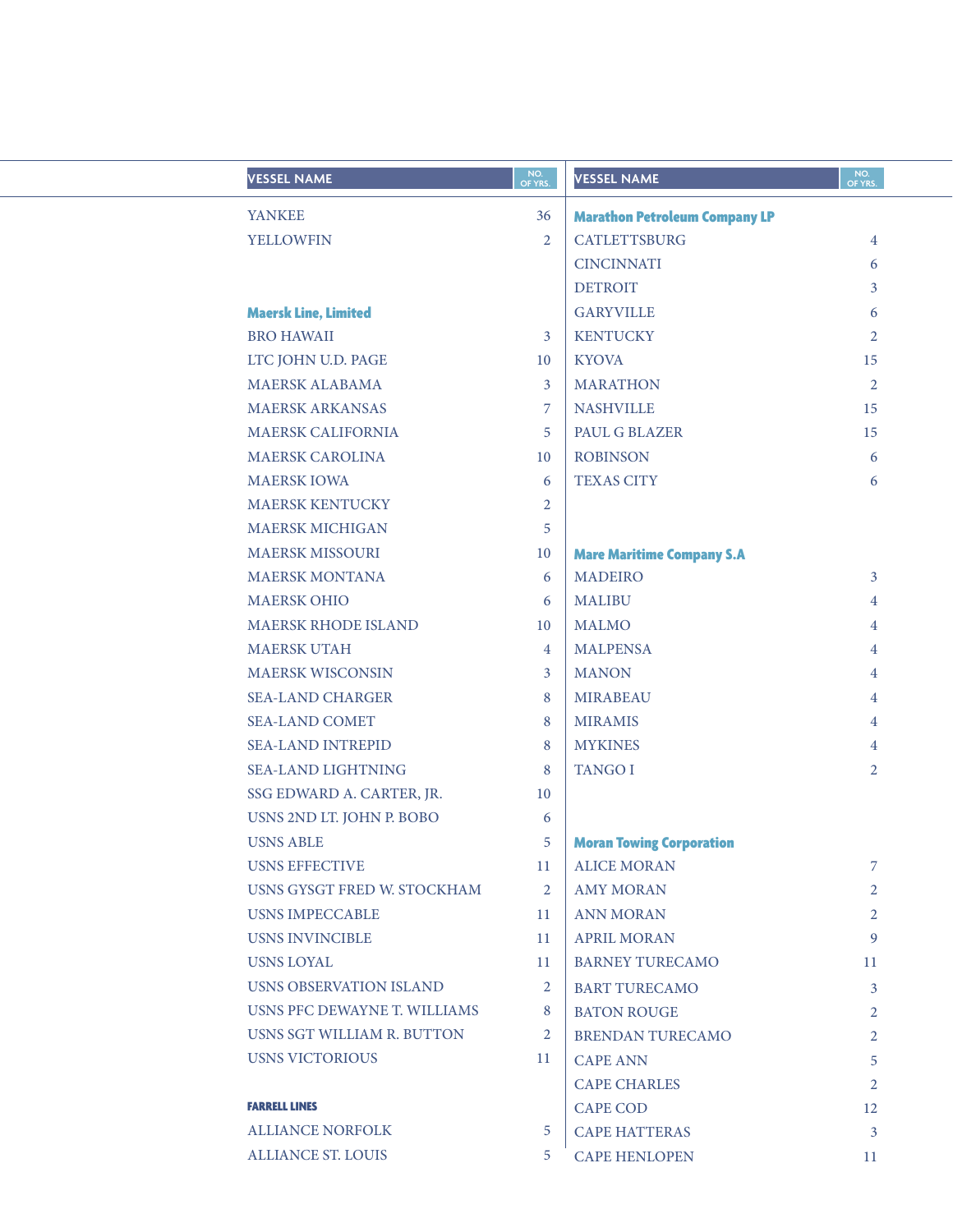| <b>VESSEL NAME</b>        | NO.<br>OF YRS. | <b>VESSEL NAME</b>        | NO.<br>OF YRS. |
|---------------------------|----------------|---------------------------|----------------|
| <b>CAPE HENRY</b>         | 7              | KATHLEEN TURECAMO         | 3              |
| <b>CAPE MAY</b>           | 2              | <b>KAY E. MORAN</b>       | 9              |
| <b>CAPE ROMAIN</b>        | 34             | <b>KAYE E. MORAN</b>      | 3              |
| CAPT. JIMMY T.            | $\overline{4}$ | <b>KERRY MORAN</b>        | 14             |
| <b>CATHERINE TURECAMO</b> | 8              | KIMBERLY TURECAMO         | 14             |
| <b>CATHLEEN E. MORAN</b>  | 2              | <b>LAURA K. MORAN</b>     | 5              |
| <b>CHARLESTON</b>         | 6              | <b>LINDA MORAN</b>        | 5              |
| CHRISTOPHER B. TURECAMO   | 14             | <b>LIZZY B. MORAN</b>     | 3              |
| <b>COMMANDER</b>          | 5              | LOIS ANN L. MORAN         | 4              |
| <b>CONNECTICUT</b>        | 9              | <b>LONG ISLAND</b>        | 7              |
| <b>CYNTHIA TURECAMO</b>   | 2              | <b>MARCI MORAN</b>        | 14             |
| <b>DIANE MORAN</b>        | $\overline{2}$ | <b>MARGARET MORAN</b>     | 13             |
| <b>DORIS MORAN</b>        | 6              | MARIE J. TURECAMO         | 9              |
| DOROTHY MORAN             | 18             | <b>MARION MORAN</b>       | 31             |
| <b>DRUM POINT</b>         | 9              | <b>MARY ANN MORAN</b>     | 3              |
| <b>EDWARD MORAN</b>       | 6              | <b>MARY COPPEDGE</b>      | 3              |
| <b>ELEANOR F. MORAN</b>   | 6              | <b>MARY MORAN</b>         | 8              |
| <b>ELIZABETH TURECAMO</b> | 14             | <b>MARY TURECAMO</b>      | 3              |
| <b>EUGENIA MORAN</b>      | 12             | <b>MASSACHUSETTS</b>      | 12             |
| <b>FORT BRAGG</b>         | 5              | <b>MIRIAM MORAN</b>       | 8              |
| <b>FORT FISHER</b>        | 5              | <b>NEW HAMPSHIRE</b>      | 9              |
| <b>FORT JOHNSTON</b>      | 5              | PATRICIA MORAN            | 16             |
| <b>FORT MACON</b>         | $\overline{2}$ | PATTI R. MORAN            | 5              |
| <b>GRACE MORAN</b>        | 17             | PAUL T. MORAN             | 9              |
| <b>GRAMMA LEE MORAN</b>   | 11             | PETER G. TURECAMO         | 3              |
| <b>GREG TURECAMO</b>      | 14             | PHILADELPHIA              | 5              |
| <b>HARRIET MORAN</b>      | 35             | <b>SCOTT TURECAMO</b>     | 14             |
| HELEN B. MORAN            | 11             | <b>SEWELLS POINT</b>      | 5              |
| <b>HELEN D. COPPEDGE</b>  | 11             | <b>SHEILA MORAN</b>       | 6              |
| <b>HOUSTON</b>            | 6              | <b>SHINEY V. TURECAMO</b> | 4              |
| <b>JAMES R. MORAN</b>     | 9              | <b>ST. JAMES</b>          | 6              |
| <b>JAMES TURECAMO</b>     | 14             | <b>ST. JOHN</b>           | 6              |
| <b>JEAN TURECAMO</b>      | 3              | <b>SURRIE MORAN</b>       | 13             |
| <b>JENNIFER TURECAMO</b>  | 14             | <b>SUSAN MORAN</b>        | 14             |
| <b>JOAN MORAN</b>         | 7              | <b>TENNESSEE</b>          | 10             |
| <b>JOAN TURECAMO</b>      | 14             | <b>TOWN POINT</b>         | 8              |
| <b>JOHN TURECAMO</b>      | 7              | <b>TRACY MORAN</b>        | 13             |
| <b>JUDY MORAN</b>         | 8              | <b>TURECAMO BOYS</b>      | 2              |
| <b>KAREN MORAN</b>        | 14             | <b>TURECAMO GIRLS</b>     | 14             |
|                           |                |                           |                |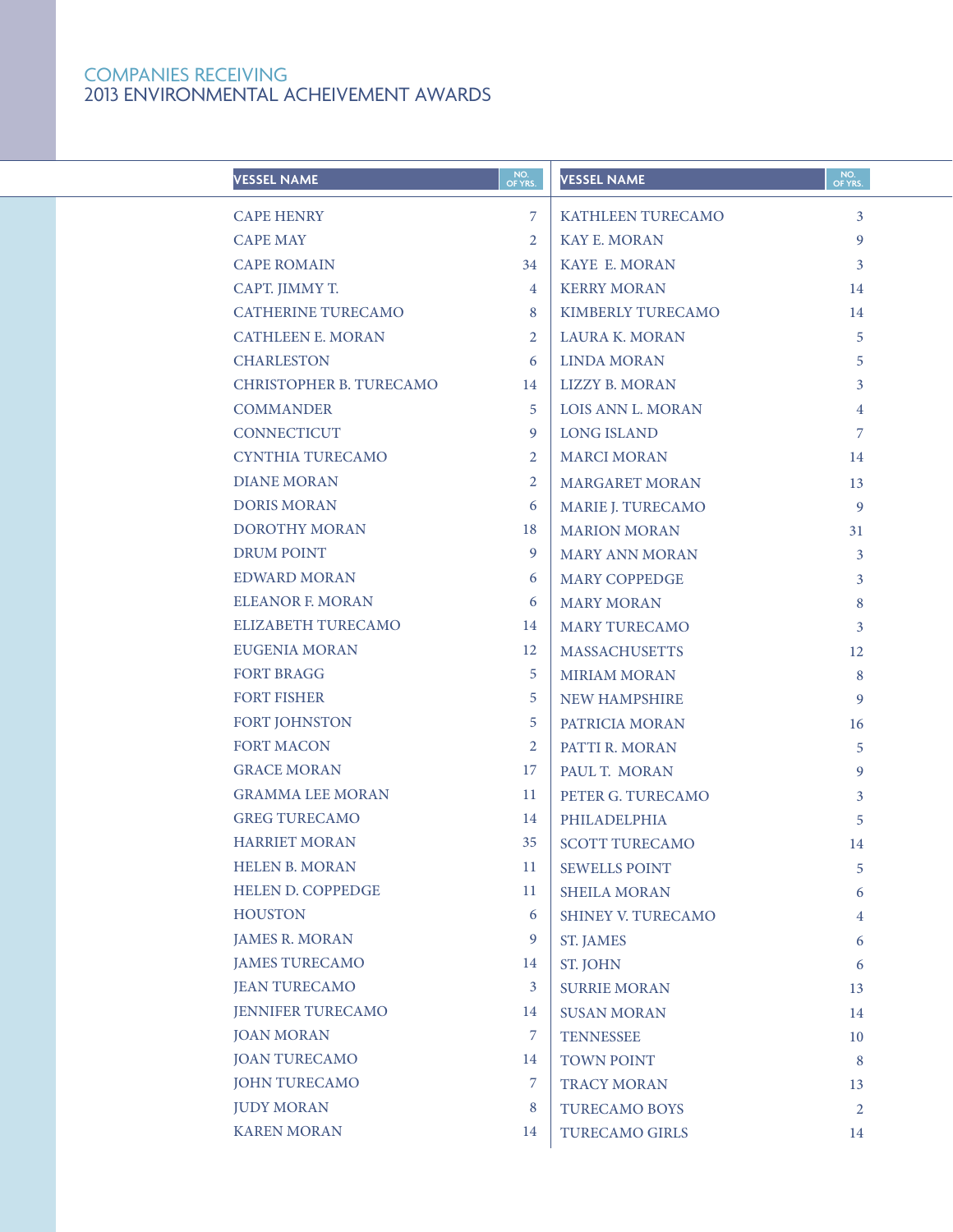| <b>VESSEL NAME</b>                | NO.<br>OF YRS. | <b>VESSEL NAME</b>                    | NO.<br>OF YRS. |
|-----------------------------------|----------------|---------------------------------------|----------------|
| <b>WENDY MORAN</b>                | 13             | <b>STENA FORERUNNER</b>               | 10             |
| <b>LISA MORAN</b>                 | 6              | <b>STENA FORETELLER</b>               | 11             |
|                                   |                | <b>STENA PARIS</b>                    | $\overline{7}$ |
|                                   |                | <b>STENA PENGUIN</b>                  | 2              |
| <b>Northern Marine Management</b> |                | <b>STENA PERFORMANCE</b>              | 7              |
| <b>ALPINE STEALTH</b>             | 4              | <b>STENA PERROS</b>                   | 5              |
| <b>ESHIPS AGAMID</b>              | 6              | <b>STENA POLARIS</b>                  | 3              |
| <b>ESHIPS BARRACUDA</b>           | 6              | <b>STENA PREMIUM</b>                  | $\overline{2}$ |
| <b>ESHIPS COBIA</b>               | 6              | <b>STENA PRESIDENT</b>                | $\overline{3}$ |
| <b>ESHIPS DUGON</b>               | 6              | <b>STENA PRIMORSK</b>                 | $\overline{7}$ |
| <b>ESHIPS EAGLE</b>               | 6              | <b>STENA PROGRESS</b>                 | 3              |
| <b>ESHIPS SAMA</b>                | 2              | <b>STENA PROVENCE</b>                 | 7              |
| <b>GENMAR VICTORY</b>             | 12             | <b>STENA SUPERIOR</b>                 | 2              |
| <b>GENMAR VISION</b>              | 12             | <b>THETIS GLORY</b>                   | 5              |
| <b>IRIS GLORY</b>                 | 5              | <b>VENUS GLORY</b>                    | 4              |
| MONT VENTOUX                      | 8              |                                       |                |
| <b>NAVIGATOR LEO</b>              | $\overline{2}$ |                                       |                |
| <b>NAVIGATOR TAURUS</b>           | 3              | <b>Ocean Shipholdings, Inc.</b>       |                |
| <b>NORMAN ASTURIAS</b>            | 6              | <b>USNS DAHL</b>                      | $\overline{4}$ |
| PRINCIMAR FAITH                   | 2              | USNS LAWRENCE H. GIANELLA             | 6              |
| PRINCIMAR GRACE                   | $\overline{2}$ | <b>USNS POMEROY</b>                   | 4              |
| PRINCIMAR HOPE                    | 2              | <b>USNS RED CLOUD</b>                 | 4              |
| PRINCIMAR JOY                     | 2              | <b>USNS SISLER</b>                    | 4              |
| PRINCIMAR PROMISE                 | 2              | <b>USNS SODERMAN</b>                  | $\overline{2}$ |
| PRINCIMAR STRENGTH                | 2              | <b>USNS WATKINS</b>                   | 4              |
| PRINCIMAR TRUTH                   | 2              | <b>USNS WATSON</b>                    | 4              |
| <b>STAVROS S NIARCHOS</b>         | 13             |                                       |                |
| STENA ANTARCTICA                  | 5              | <b>Ocean Duchess, Inc.</b>            |                |
| STENA ATLANTICA                   | 6              | <b>SS CAPE MAY</b>                    | 8              |
| <b>STENA CALYPSO</b>              | 10             | <b>SS CAPE MOHICAN</b>                | 8              |
| <b>STENA CLEAR SKY</b>            | 2              |                                       |                |
| STENA CONCEPT                     | 8              |                                       |                |
| <b>STENA CONCERT</b>              | 5              | <b>OMAN Shipping Company S.A.O.C.</b> |                |
| <b>STENA CONQUEROR</b>            | 4              | AL AMERAT TRANSPORTATION CO           | 4              |
| <b>STENA CONQUEST</b>             | 5              | AREEJ LNG CARRIER S.A.                | 7              |
| STENA CONTEST                     | 8              | DUNE LNG CARRIER S.A.                 | $\overline{7}$ |
| STENA CRYSTAL SKY                 | 2              | ENERGY SPRING LNG CARRIER S.A.        | 11             |
| <b>STENA FERONIA</b>              | 2              | MASIRAH MARITIME TRANSPORT            | 6              |
| STENA FORECASTER                  | 10             | MATRAH TRANSPORTATION CO              | $\overline{4}$ |
|                                   |                |                                       |                |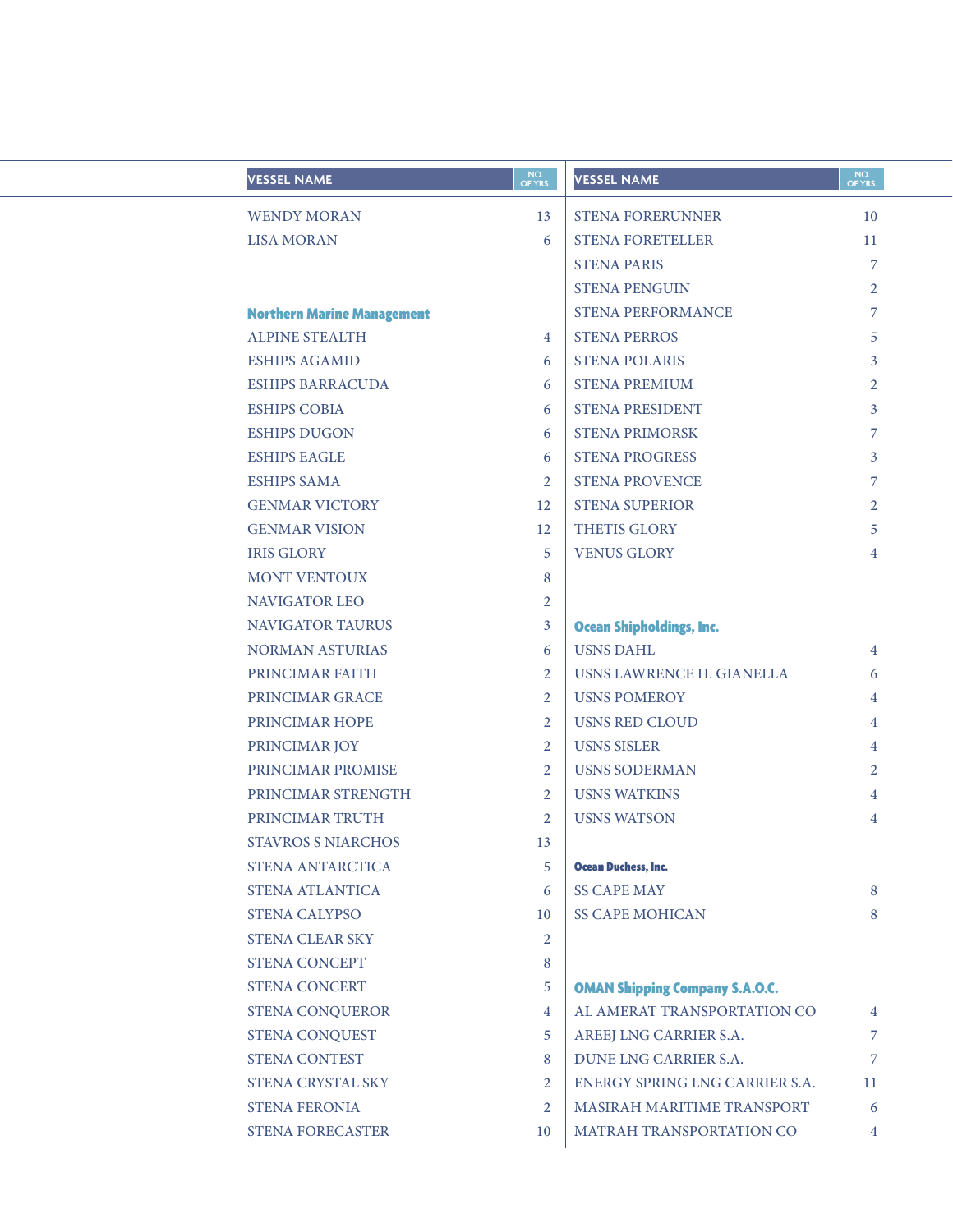| <b>VESSEL NAME</b>                  | NO.<br>OF YRS. | <b>VESSEL NAME</b>               | NO.<br>OF YRS. |  |
|-------------------------------------|----------------|----------------------------------|----------------|--|
| ORYX LNG CARRIER S.A.               | 7              | <b>OVERSEAS ATALMAR</b>          | 8              |  |
| SAIQ MARITIME TRANSPORTATION        | $\overline{2}$ | <b>OVERSEAS ELIANE</b>           | 3              |  |
| SAMAIL MARITIME TRANSPORTA-         | $\overline{2}$ | <b>OVERSEAS EQUATORIAL</b>       | 8              |  |
| TIWI LNG CARRIER S.A.               | $\overline{7}$ | <b>OVERSEAS EVEREST</b>          | 3              |  |
|                                     |                | <b>OVERSEAS FRAN</b>             | 8              |  |
|                                     |                | <b>OVERSEAS JOSEFA CAMEJO</b>    | 8              |  |
| <b>OSG Ship Management, Inc.</b>    |                | <b>OVERSEAS KIMOLOS</b>          | 5              |  |
| <b>OSG 192</b>                      | 3              | <b>OVERSEAS KYTHNOS</b>          | 3              |  |
| <b>OSG 209</b>                      | $\overline{4}$ | <b>OVERSEAS LEYTE</b>            | $\overline{2}$ |  |
| <b>OSG 214</b>                      | 9              | <b>OVERSEAS LUZON</b>            | $\overline{4}$ |  |
| <b>OSG 243</b>                      | 5              | <b>OVERSEAS MILOS</b>            | $\overline{2}$ |  |
| <b>OSG 252</b>                      | 3              | <b>OVERSEAS MULAN</b>            | 8              |  |
| <b>OSG 350</b>                      | 3              | <b>OVERSEAS PEARLMAR</b>         | 5              |  |
| <b>OSG COLUMBIA</b>                 | 7              | <b>OVERSEAS PORTLAND</b>         | 8              |  |
| <b>OSG COURAGEOUS</b>               | $\overline{2}$ | <b>OVERSEAS RAPHAEL</b>          | 8              |  |
| <b>OSG ENDURANCE</b>                | $\overline{2}$ | <b>OVERSEAS REYMAR</b>           | 8              |  |
| <b>OSG HORIZON</b>                  | $\overline{2}$ | <b>OVERSEAS ROSALYN</b>          | 8              |  |
| <b>OSG INDEPENDENCE</b>             | 10             | <b>OVERSEAS SAKURA</b>           | 3              |  |
| <b>OSG INTREPID</b>                 | 9              | <b>OVERSEAS SAMAR</b>            | $\overline{2}$ |  |
| <b>OSG NAVIGATOR</b>                | 5              | <b>OVERSEAS SHIRLEY</b>          | 2              |  |
| <b>OVERSEAS ANACORTES</b>           | $\overline{2}$ | <b>OVERSEAS SIFNOS</b>           | 3              |  |
| <b>OVERSEAS CASCADE</b>             | 3              | <b>OVERSEAS SILVERMAR</b>        | $\overline{4}$ |  |
| <b>OVERSEAS HOUSTON</b>             | $\overline{4}$ | <b>OVERSEAS SKOPELOS</b>         | 4              |  |
| <b>OVERSEAS LONG BEACH</b>          | $\overline{2}$ | <b>OVERSEAS SOVEREIGN</b>        | 8              |  |
| <b>OVERSEAS LUXMAR</b>              | $\overline{2}$ | <b>OVERSEAS TANABE</b>           | 8              |  |
| <b>OVERSEAS NEW YORK</b>            | 5              | <b>OVERSEAS VISAYAS</b>          | 4              |  |
| <b>OVERSEAS NIKISKI</b>             | $\overline{4}$ | <b>OVERSEAS YELLOWSTONE</b>      | 4              |  |
| <b>OVERSEAS SANTORINI</b>           | 3              | <b>OVERSEAS YOSEMITE</b>         | $\overline{4}$ |  |
| <b>OVERSEAS TAMPA</b>               | $\overline{2}$ | <b>FSO AFRICA</b>                | $\overline{2}$ |  |
| <b>OVERSEAS TEXAS CITY</b>          | $\overline{2}$ | <b>TI OCEANIA</b>                | 8              |  |
|                                     |                |                                  | 8              |  |
| <b>OSG Ship Management (LTD) GR</b> |                |                                  |                |  |
| <b>OVERSEAS MCKINLEY</b>            | 2              | <b>Patriot Contract Services</b> |                |  |
| <b>CABO HELLAS</b>                  | 8              | ADMIRAL WM. M. CALLAGHAN         | 8              |  |
| <b>CABO SOUNION</b>                 | 2              | <b>CAPE HENRY</b>                | 5              |  |
| <b>OVERSEAS ACADIA</b>              | 5              | <b>CAPE ORLANDO</b>              | 8              |  |
| <b>OVERSEAS ALCMAR</b>              | 8              | USNS 1ST LT HARRY L. MARTIN      | 3              |  |
| <b>OVERSEAS ANTIGMAR</b>            | 8              | <b>USNS GILLILAND</b>            | 3              |  |
| <b>OVERSEAS ARIADMAR</b>            | 2              | <b>USNS GORDON</b>               | 3              |  |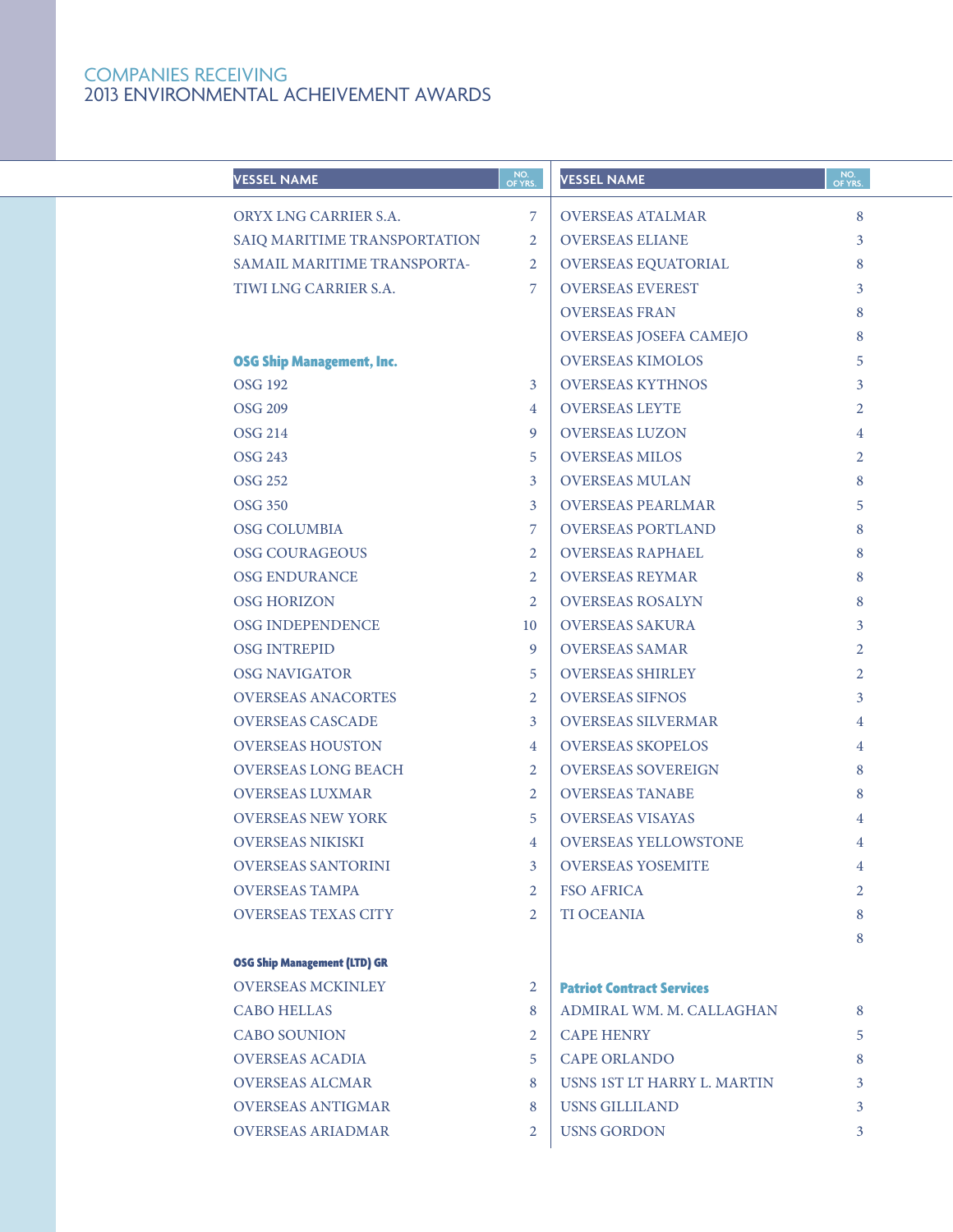| <b>VESSEL NAME</b>                       | NO.<br>OF YRS.<br><b>VESSEL NAME</b>             | NO.<br>OF YRS. |
|------------------------------------------|--------------------------------------------------|----------------|
| <b>USNS SHUGHART</b>                     | 3                                                |                |
| <b>USNS WATERS</b>                       | <b>RTC 83</b><br>3                               | 5              |
|                                          | <b>RUTH M. REINAUER</b>                          | $\overline{4}$ |
|                                          | STEPHEN SCOTT                                    | 9              |
| <b>Reinauer Transportation Companies</b> | STEPHEN REINAUER                                 | 4              |
| <b>AUSTIN REINAUER</b>                   | <b>TIMOTHY REINAUER</b><br>8                     | 3              |
| <b>CHRISTIAN REINAUER</b>                | <b>ZACHERY REINAUER</b><br>$\overline{2}$        | 14             |
| <b>CRAIG ERIC REINAUER</b>               | 6                                                |                |
| <b>DACE REINAUER</b>                     | <b>Boston Towing &amp; Transportation</b><br>8   |                |
| FRANKLIN REINAUER                        | <b>FULTON</b><br>9                               | 8              |
| <b>JILL REINAUER</b>                     | HAROLD D. REINAUER II<br>14                      | 13             |
| <b>JOANNE REINAUER</b>                   | <b>LIBERTY</b><br>$\overline{2}$                 | 10             |
| <b>KRISTY ANN REINAUER</b>               | <b>RTC 10</b><br>$\overline{2}$                  | 2              |
| <b>LAURIE ANN REINAUER</b>               | VINCENT D. TIBBETTS JR<br>3                      | 13             |
| <b>LUCY REINAUER</b>                     | <b>FREEDOM</b><br>14                             | 10             |
| <b>MATTHEW TIBBETTS</b>                  | <b>INDEPENDENCE</b><br>14                        | $\mathbf{3}$   |
| MEREDITH C. REINAUER                     | <b>JUSTICE</b><br>$\overline{4}$                 | 3              |
| <b>MORGAN REINAUER</b>                   | 14                                               |                |
| NICOLE LEIGH REINAUER                    | 14                                               |                |
| R.T.C. 100                               | <b>Seabulk Tankers, Inc.</b><br>8                |                |
| R.T.C. 101                               | <b>EOT SPAR</b><br>3                             | 3              |
| R.T.C. 135                               | <b>SEABULK ARCTIC</b><br>$\overline{4}$          | 3              |
| R.T.C. 145                               | SEABULK CHALLENGE<br>11                          | 11             |
| R.T.C. 150                               | 3                                                |                |
| R.T.C. 320                               | 14                                               |                |
| R.T.C. 330                               | <b>SeaRiver Maritime, Inc.</b><br>$\overline{4}$ |                |
| <b>RTC 102</b>                           | <b>KODIAK</b><br>$\overline{4}$                  | 8              |
| <b>RTC 103</b>                           | S/R AMERICAN PROGRESS<br>4                       | 15             |
| <b>RTC 26</b>                            | <b>SIERRA</b><br>5                               | $\overline{7}$ |
| <b>RTC 27</b>                            | 5                                                |                |
| <b>RTC 28</b>                            | 4                                                |                |
| <b>RTC 380</b>                           | <b>Seaspan Ship Management, Ltd.</b><br>8        |                |
| <b>RTC 502</b>                           | <b>BERLIN BRIDGE</b><br>6                        | $\overline{2}$ |
| <b>RTC 60</b>                            | <b>BILBAO BRIDGE</b><br>3                        | 2              |
| <b>RTC 61</b>                            | <b>BREVIK BRIDGE</b><br>2                        | $\overline{2}$ |
| <b>RTC 62</b>                            | <b>BROTONNE BRIDGE</b><br>2                      | $\overline{2}$ |
| <b>RTC 80</b>                            | <b>CALICANTO BRIDGE</b><br>6                     | $\mathfrak{Z}$ |
| <b>RTC 81</b>                            | COSCO DEVELOPMENT<br>5                           | 2              |
| <b>RTC 82</b>                            | COSCO FUZHOU<br>5                                | 6              |
|                                          | COSCO GLORY                                      | $\overline{2}$ |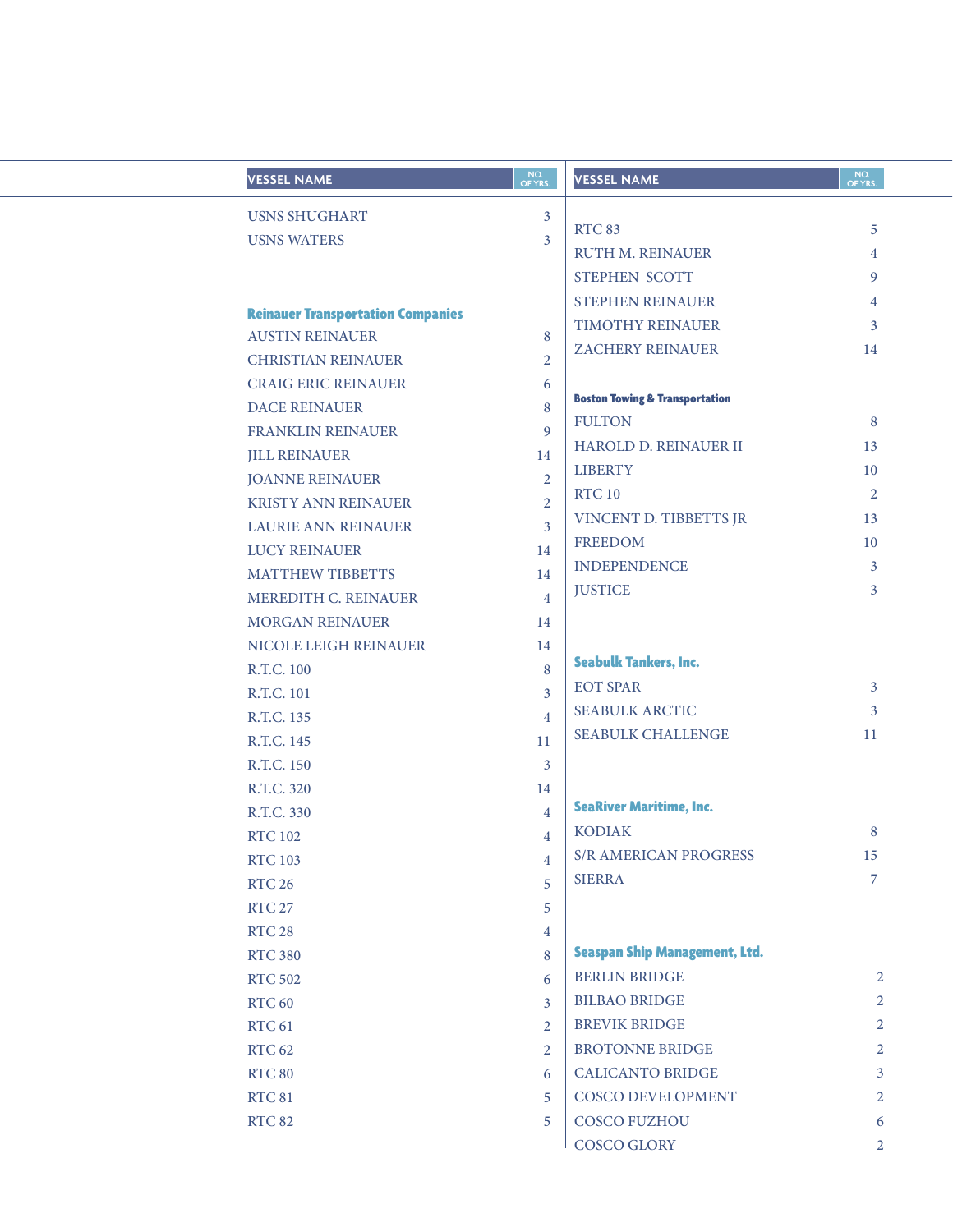| <b>VESSEL NAME</b>         | NO.<br>OF YRS. | <b>VESSEL NAME</b>             | NO.<br>OF YRS. |
|----------------------------|----------------|--------------------------------|----------------|
|                            |                |                                |                |
| <b>COSCO HARMONY</b>       | $\overline{2}$ | <b>MSC CAROLE</b>              | 6              |
| <b>COSCO INDONESIA</b>     | 3              | <b>MSC LEANNE</b>              | 6              |
| <b>COSCO JAPAN</b>         | 3              | <b>MSC MANU</b>                | 6              |
| <b>COSCO KOREA</b>         | 3              | <b>MSC VERONIQUE</b>           | 6              |
| <b>COSCO MALAYSIA</b>      | 3              | NEW DELHI EXPRESS              | 7              |
| <b>COSCO PHILIPPINES</b>   | 3              | RIO DE JANEIRO EXPRESS         | 6              |
| <b>COSCO PRIDE</b>         | $\overline{2}$ | <b>RIO GRANDE EXPRESS</b>      | 6              |
| <b>COSCO PRINCE RUPERT</b> | 2              | <b>SAIGON EXPRESS</b>          | 7              |
| <b>COSCO THAILAND</b>      | 2              | <b>SANTOS EXPRESS</b>          | 6              |
| <b>COSCO VIETNAM</b>       | 2              | <b>SEASPAN CHIWAN</b>          | 11             |
| <b>COSCO YINGKOU</b>       | 6              | <b>SEASPAN DALIAN</b>          | 10             |
| <b>CSAV LINGUE</b>         | 3              | <b>SEASPAN FELIXSTOWE</b>      | $\overline{4}$ |
| <b>CSAV LUMACO</b>         | 4              | <b>SEASPAN HAMBURG</b>         | 12             |
| <b>CSCL AFRICA</b>         | 8              | <b>SEASPAN NINGBO</b>          | 11             |
| <b>CSCL BRISBANE</b>       | 7              |                                |                |
| <b>CSCL CALLAO</b>         | 4              |                                |                |
| <b>CSCL LIMA</b>           | 4              | <b>Southern Towing Company</b> |                |
| <b>CSCL LONG BEACH</b>     | 6              | M/V ARNE CHRISTIANSEN          | $\overline{4}$ |
| <b>CSCL MANZANILLO</b>     | 3              | <b>M/V BAXTER SOUTHERN</b>     | 10             |
| <b>CSCL MELBOURNE</b>      | 8              | <b>M/V BILL STEGBAUER</b>      | 5              |
| <b>CSCL MONTEVIDEO</b>     | 4              | <b>M/V BOBBY JONES</b>         | 3              |
| <b>CSCL NEW YORK</b>       | 8              | M/V CAPT. SAM YOUNT            | 6              |
| <b>CSCL OCEANIA</b>        | 8              | M/V CHARLES SOUTHERN           | 4              |
| <b>CSCL PANAMA</b>         | 5              | <b>M/V CHERYL STEGBAUER</b>    | 2              |
| <b>CSCL SAN JOSE</b>       | 4              | <b>M/V DAVID STEGBAUER</b>     | 4              |
| <b>CSCL SANTIAGO</b>       | 4              | <b>M/V DENNIS COLLINS</b>      | $\overline{4}$ |
| <b>CSCL SAO PAULO</b>      | 5              | <b>M/V FRANK B. TAMBLE</b>     | 14             |
| <b>CSCL SYDNEY</b>         | 8              | <b>M/V FRANK HOLLOMON</b>      | 9              |
| <b>CSCL VANCOUVER</b>      | 8              | <b>M/V FRANK STEGBAUER</b>     | 4              |
| <b>CSCL ZEEBRUGGE</b>      | 6              | <b>M/V JO ANNE STEGBAUER</b>   | 19             |
| <b>DUBAI EXPRESS</b>       | 7              | <b>M/V KEVIN CONWAY</b>        | 5              |
| <b>GUAYAQUIL BRIDGE</b>    | 3              | <b>M/V LARRY TILLEY</b>        | 6              |
| <b>LAHORE EXPRESS</b>      | 12             | <b>M/V LAURA ELIZABETH</b>     | 15             |
| <b>MADINAH</b>             | 3              | <b>M/V LAURA TAMBLE</b>        | 6              |
| <b>MANILA EXPRESS</b>      | 6              | M/V MARY ELIZABETH             | 15             |
| <b>MOL EMERALD</b>         | 4              | <b>M/V ROBERT INGLE</b>        | 4              |
| <b>MOL EMINENCE</b>        | 4              | <b>M/V SCOTT STEGBAUER</b>     | 3              |
| <b>MOL EMISSARY</b>        | 3              |                                |                |
| <b>MOL EMPIRE</b>          | 3 <sup>7</sup> |                                |                |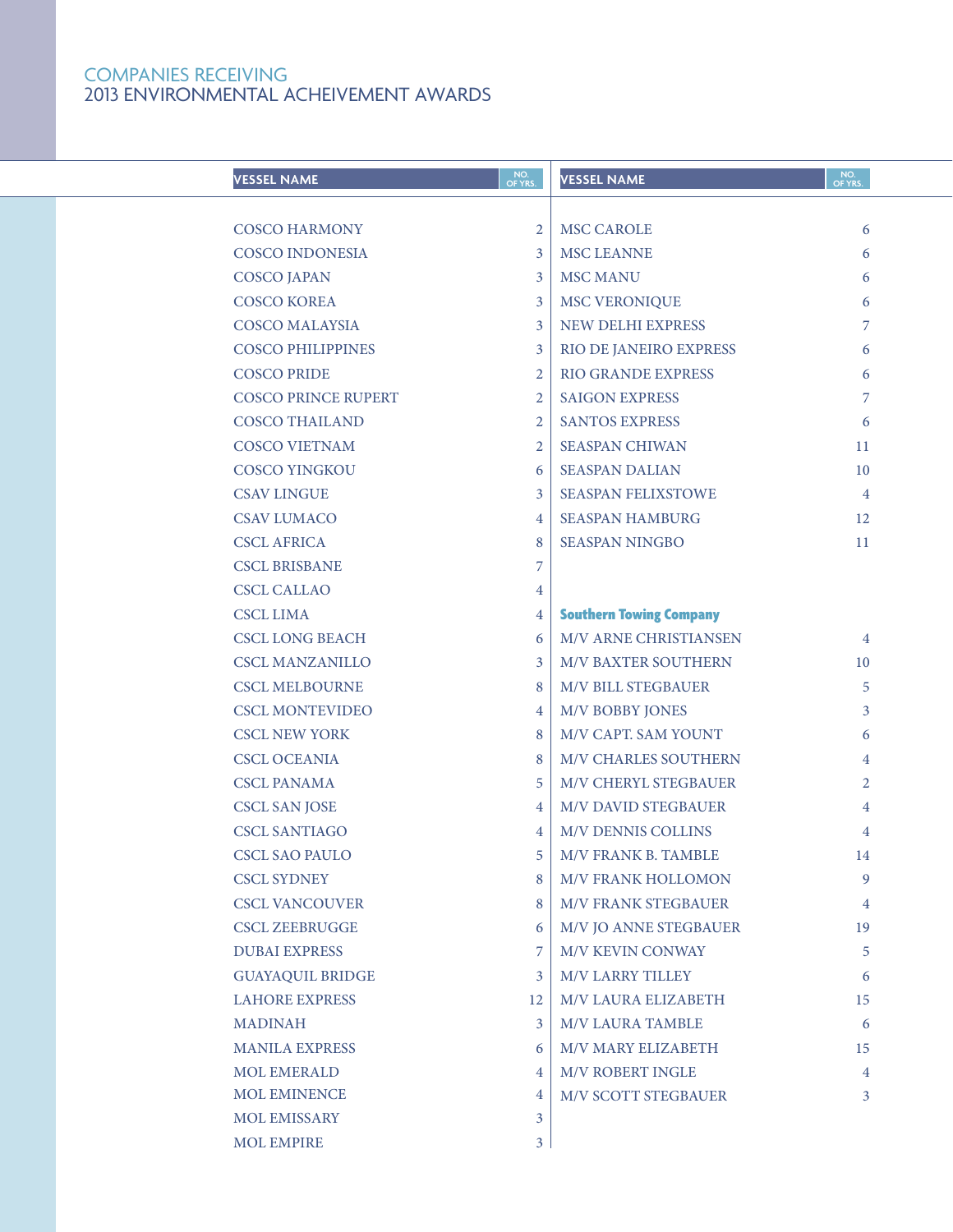| <b>VESSEL NAME</b>        | NO.<br>OF YRS. | <b>VESSEL NAME</b>                 | NO.<br>OF YRS. |
|---------------------------|----------------|------------------------------------|----------------|
|                           |                |                                    |                |
| <b>SPT Offshore</b>       |                | <b>STOLT MOMIJI</b>                | $\mathfrak{Z}$ |
| <b>SPT DEFENDER</b>       | $\overline{4}$ | <b>STOLT MOUNTAIN</b>              | $\overline{4}$ |
| <b>SPT GUARDIAN</b>       | 3              | <b>STOLT NORLAND</b>               | 4              |
| <b>SPT PEARL</b>          | 4              | <b>STOLT PELICAN</b>               | $\overline{4}$ |
| <b>SPT PROTECTOR</b>      | 3              | <b>STOLT PERSEVERANCE</b>          | 5              |
| <b>SPT VIGILANCE</b>      | 5              | <b>STOLT PETREL</b>                | 11             |
|                           |                | <b>STOLT PUFFIN</b>                | 5              |
|                           |                | STOLT QUETZAL                      | $\overline{4}$ |
| <b>Stolt Tankers B.V.</b> |                | STOLT RAZORBILL                    | 3              |
| <b>BASUTO</b>             | 7              | <b>STOLT SAGALAND</b>              | 5              |
| STOLT ACHIEVEMENT         | 12             | <b>STOLT SAKURA</b>                | 3              |
| <b>STOLT AGUILA</b>       | 3              | <b>STOLT SEA</b>                   | 14             |
| <b>STOLT AMI</b>          | $\overline{4}$ | <b>STOLT SHEARWATER</b>            | 6              |
| STOLT AQUAMARINE          | 6              | <b>STOLT SKUA</b>                  | 3              |
| STOLT AVOCET              | $\overline{4}$ | <b>STOLT SNELAND</b>               | $\mathfrak{Z}$ |
| <b>STOLT BRELAND</b>      | 3              | <b>STOLT SPRAY</b>                 | 3              |
| <b>STOLT CAPABILITY</b>   | 12             | <b>STOLT STREAM</b>                | 9              |
| <b>STOLT CONFIDENCE</b>   | 5              | <b>STOLT SUN</b>                   | 11             |
| STOLT CORMORANT           | 9              | <b>STOLT TEAL</b>                  | 3              |
| STOLT CREATIVITY          | 3              | <b>STOLT TERN</b>                  | $\overline{4}$ |
| <b>STOLT DIPPER</b>       | 11             | <b>STOLT TOPAZ</b>                 | 3              |
| <b>STOLT DISTRIBUTOR</b>  | 2              | <b>STOLT TRANSPORTER</b>           | 3              |
| STOLT EFFICIENCY          | 11             | <b>STOLT VESTLAND</b>              | 3              |
| <b>STOLT EFFORT</b>       | $\overline{4}$ | <b>STOLT VIKING</b>                | $\overline{4}$ |
| <b>STOLT EGRET</b>        | 11             | <b>STOLT VINLAND</b>               | 19             |
| <b>STOLT FLAMENCO</b>     | 3              | <b>STOLT VOYAGER</b>               | 3              |
| <b>STOLT FULMAR</b>       |                | <b>STOLT ZULU</b>                  | 3              |
| STOLT GROENLAND           | 3              | STOLT CONCEPT                      | 5              |
| STOLT GUILLEMOT           | 3              | <b>STOLT EMERALD</b>               | 8              |
| <b>STOLT HELLULAND</b>    | 3              | <b>STOLT SURF</b>                  | 11             |
| <b>STOLT HILL</b>         | 9              |                                    |                |
| STOLT INNOVATION          | 4              | <b>NYK Stolt Shipholding, Inc.</b> |                |
| <b>STOLT INSPIRATION</b>  | 4              | <b>STOLT AZAMI</b>                 | 11             |
| <b>STOLT ISLAND</b>       | 4              | <b>STOLT BOTAN</b>                 | 5              |
| <b>STOLT JADE</b>         | 3              | STOLT KIKYO                        | 6              |
| STOLT KESTREL             | $\overline{4}$ | <b>STOLT SUISEN</b>                | 8              |
| <b>STOLT KITE</b>         | 3              |                                    |                |
| <b>STOLT KITTIWAKE</b>    | 4              | <b>NYK Stolt Tankers S.A.</b>      |                |
| <b>STOLT MARKLAND</b>     | 3 <sup>1</sup> | <b>STOLT INVENTION</b>             | 6              |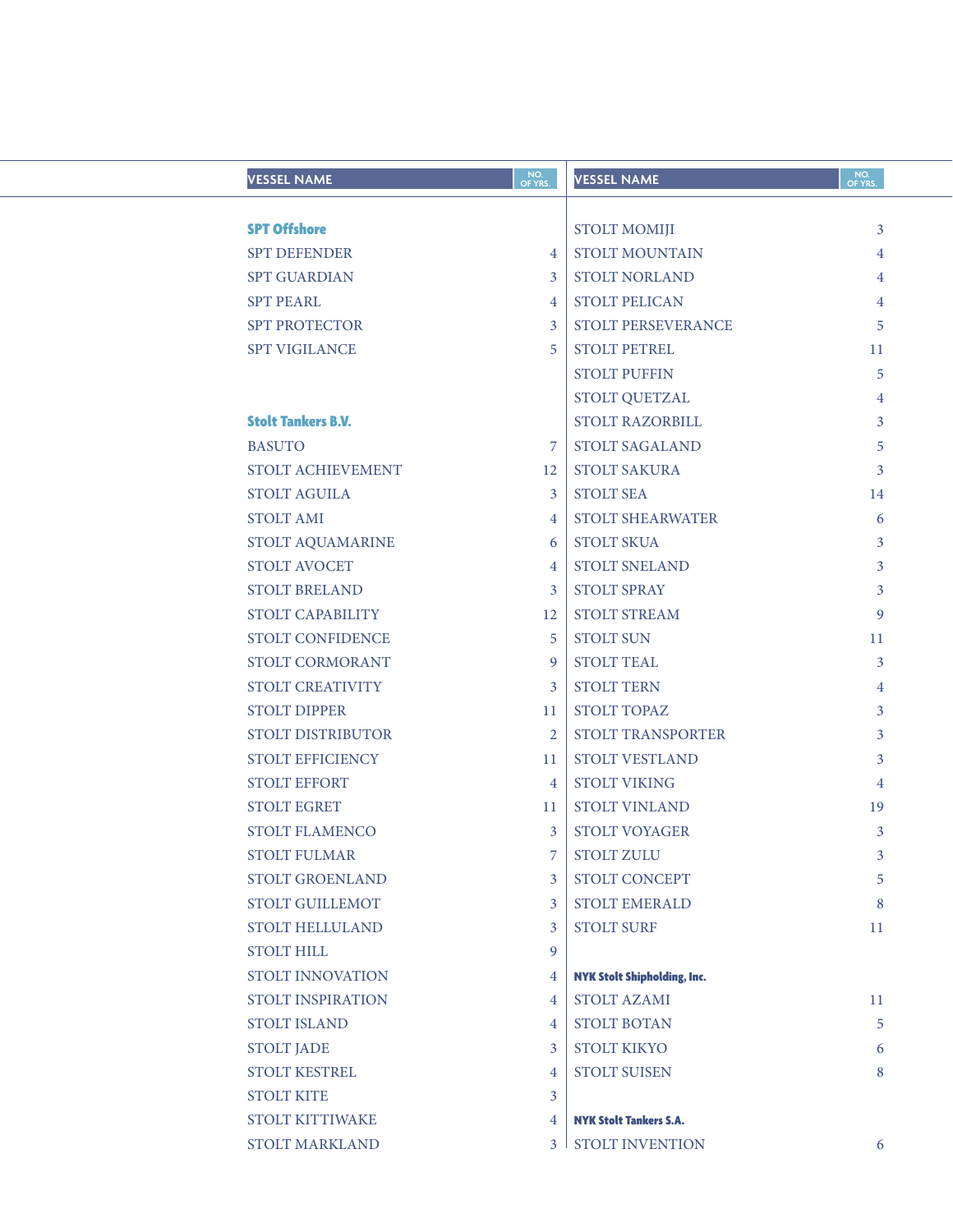|  | <b>VESSEL NAME</b>        | NO.<br>OF YRS. | <b>VESSEL NAME</b>       | NO.<br>OF YRS. |
|--|---------------------------|----------------|--------------------------|----------------|
|  |                           |                |                          |                |
|  | <b>STOLT SAPPHIRE</b>     | 3 <sup>1</sup> | <b>KAREELA SPIRIT</b>    | 12             |
|  | <b>STOLT SPAN</b>         | 11             | <b>KAVERI SPIRIT</b>     | 5              |
|  |                           |                | KILIMANJARO SPIRIT       | $\mathbf{3}$   |
|  |                           |                | <b>KYEEMA SPIRIT</b>     | 13             |
|  | <b>Teekay Corporation</b> |                | <b>LIMERICK SPIRIT</b>   | 6              |
|  | <b>AFRICAN SPIRIT</b>     | 9              | <b>MADRID SPIRIT</b>     | 8              |
|  | AL AREESH                 | $\overline{4}$ | <b>MAHANADI SPIRIT</b>   | 5              |
|  | <b>AL DAAYEN</b>          | 6              | <b>MATTERHORN SPIRIT</b> | $\overline{4}$ |
|  | <b>AL HUWAILA</b>         | $\overline{4}$ | <b>NANSEN SPIRIT</b>     | $\overline{2}$ |
|  | AL KHARSAAH               | 3              | <b>NARMADA SPIRIT</b>    | 5              |
|  | <b>AL KHUWAIR</b>         | 5              | <b>NAVION ANGLIA</b>     | 5              |
|  | AL MARROUNA               | 5              | <b>NAVION BRITANNIA</b>  | $\overline{2}$ |
|  | AL SHAMAL                 | 5              | <b>NAVION CLIPPER</b>    | 10             |
|  | <b>ALGECIRAS SPIRIT</b>   | 7              | <b>NAVION EUROPA</b>     | 6              |
|  | <b>AMERICAS SPIRIT</b>    | $\overline{7}$ | <b>NAVION HISPANIA</b>   | 3              |
|  | <b>APOLLO SPIRIT</b>      | $\overline{4}$ | <b>NAVION MARITA</b>     | $\overline{4}$ |
|  | <b>ARCTIC SPIRIT</b>      | $\overline{2}$ | <b>NAVION NORVEGIA</b>   | $\overline{2}$ |
|  | <b>ASIAN SPIRIT</b>       | 8              | <b>NAVION OCEANIA</b>    | 5              |
|  | <b>AUSTRALIAN SPIRIT</b>  | 3              | <b>NAVION SCANDIA</b>    | $\overline{2}$ |
|  | <b>AXEL SPIRIT</b>        | 9              | <b>NAVION SVENITA</b>    | 5              |
|  | <b>DILONG SPIRIT</b>      | 3              | NORDIC SPIRIT            | $\overline{2}$ |
|  | DONEGAL SPIRIT            | 6              | PACIFIC TRIANGLE         | 13             |
|  | <b>ESTHER SPIRIT</b>      | $\overline{2}$ | PATTANI SPIRIT           | 12             |
|  | <b>EUROPEAN SPIRIT</b>    | 10             | PEARY SPIRIT             | $\overline{2}$ |
|  | <b>EVEREST SPIRIT</b>     | 5              | PINNACLE SPIRIT          | $\overline{4}$ |
|  | <b>FUJI SPIRIT</b>        | 9              | POLAR SPIRIT             | $\overline{2}$ |
|  | <b>GALICIA SPIRIT</b>     | $\overline{2}$ | <b>SCOTT SPIRIT</b>      | $\overline{2}$ |
|  | <b>GALWAY SPIRIT</b>      | 6              | <b>SHENLONG SPIRIT</b>   | 3              |
|  | <b>GANGES SPIRIT</b>      | $\overline{2}$ | <b>SOYO</b>              | 2              |
|  | <b>GODAVARI SPIRIT</b>    | 5              | <b>SPT EXPLORER</b>      | 5              |
|  | <b>GOONYELLA TRADER</b>   | 16             | <b>SPT NAVIGATOR</b>     | 5              |
|  | <b>GOTLAND SPIRIT</b>     | 6              | <b>STENA NATALITA</b>    | 5              |
|  | <b>HAMILTON SPIRIT</b>    | 4              | <b>STENA SIRITA</b>      | 5              |
|  | <b>HELGA SPIRIT</b>       | 8              | <b>SUMMIT SPIRIT</b>     | 4              |
|  | <b>HISPANIA SPIRIT</b>    | $\overline{2}$ | <b>TANDARA SPIRIT</b>    | 2              |
|  | <b>HUGLI SPIRIT</b>       | 5              | <b>TANGGUH HIRI</b>      | 3              |
|  | <b>ISKMATI SPIRIT</b>     | 5              | <b>TANGGUH SAGO</b>      | 4              |
|  | <b>JIAOLONG SPIRIT</b>    | 4              | <b>TEESTA SPIRIT</b>     | 3              |
|  | <b>KANATA SPIRIT</b>      | $\overline{2}$ | <b>TEIDE SPIRIT</b>      | 6              |